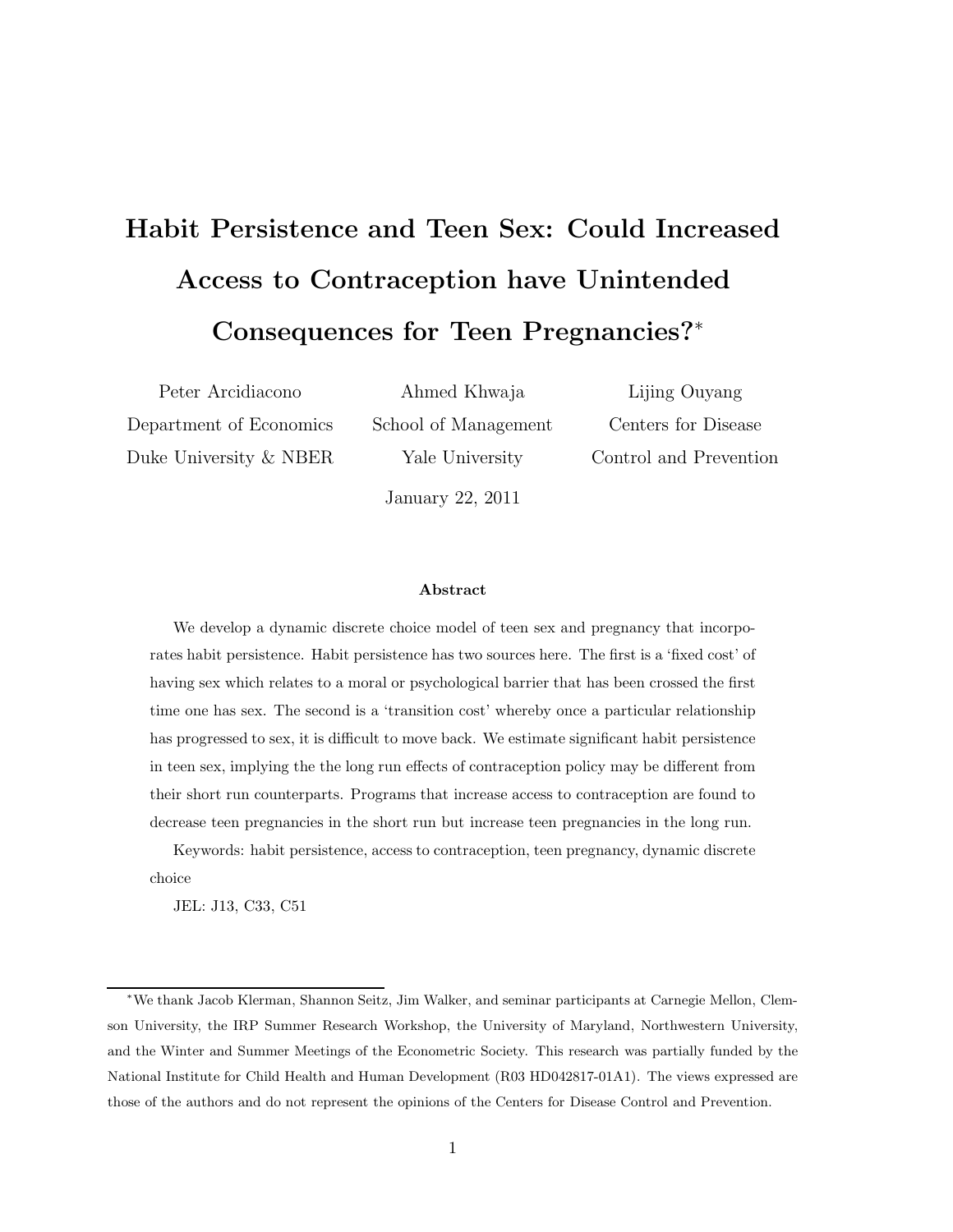# 1 Introduction

Teenage pregnancy rates, although steadily declining since 1990, are still very high in the United States with 83.6 pregnancies per 1000 teenage women in 2000 (Alan Guttmacher Institute 2004). This rate is substantially higher than Canada and Western Europe (Singh and Darroch 2000). Furstenberg (1998) argues that the higher rate in the United States is in part due to the lack of availability of contraception compared to Western Europe. On the other hand, it may be argued that increased availability of contraceptives will decrease the rate of unprotected sex, and lead some individuals to choose sex when they otherwise would have abstained due to the lower risk of pregnancy because of lowered costs of contraception.

Previous research has shown that regulations and the availability of contraception affect sexual behavior. Using aggregate data, researchers have found that restrictions on Medicaid funding of abortions or access to clinics reduced the number of adolescent abortions but either had no effect or reduced the number of teen births (for example, Kane and Staiger (1996) and Levine, Trainor, and Zimmerman (1996)). For abortions to fall with no effect on teen births, there must be a strong behavioral response in sexual actiivity. Similarly, using data from the United Kingdom, Paton (2002) found no evidence that nearness to family planning clinics reduced either the pregnancy rate or the abortion rate, with some evidence that family clinics increased the pregnancy rate, while Girma and Paton (2006) found no effect of the availability of emergency contraceptives on teen pregnancies. Should contraception become more available, those who switch from unprotected sex to protected sex will lower the teen pregnancy rate, while those who move from abstaining to protected sex will increase the teen pregnancy rate due to contraception failure.

The effects of contraception policy may differ between the long and the short run if there is habit persistence in teen sexual behavior. While habit persistence is generally associated with addictive goods, such as alcohol or cigarettes, it can result from other sources as well. For example, if there is a moral or psychological barrier which is crossed the first time one has sex (a fixed cost), once an individual has sex they will be more likely to have sex in the future.<sup>1</sup> The importance of virginity is implicitly stressed by much of the sociological literature

<sup>1</sup>Evidence, even if anecdotal, that a fixed cost to sex may exist is to be found in the growth of social movements for 'virginity pledges' where promises are made to wait until marriage before having sex. Virginity movements have been associated with significant decreases in teen sex and pregnancy rates, particularly for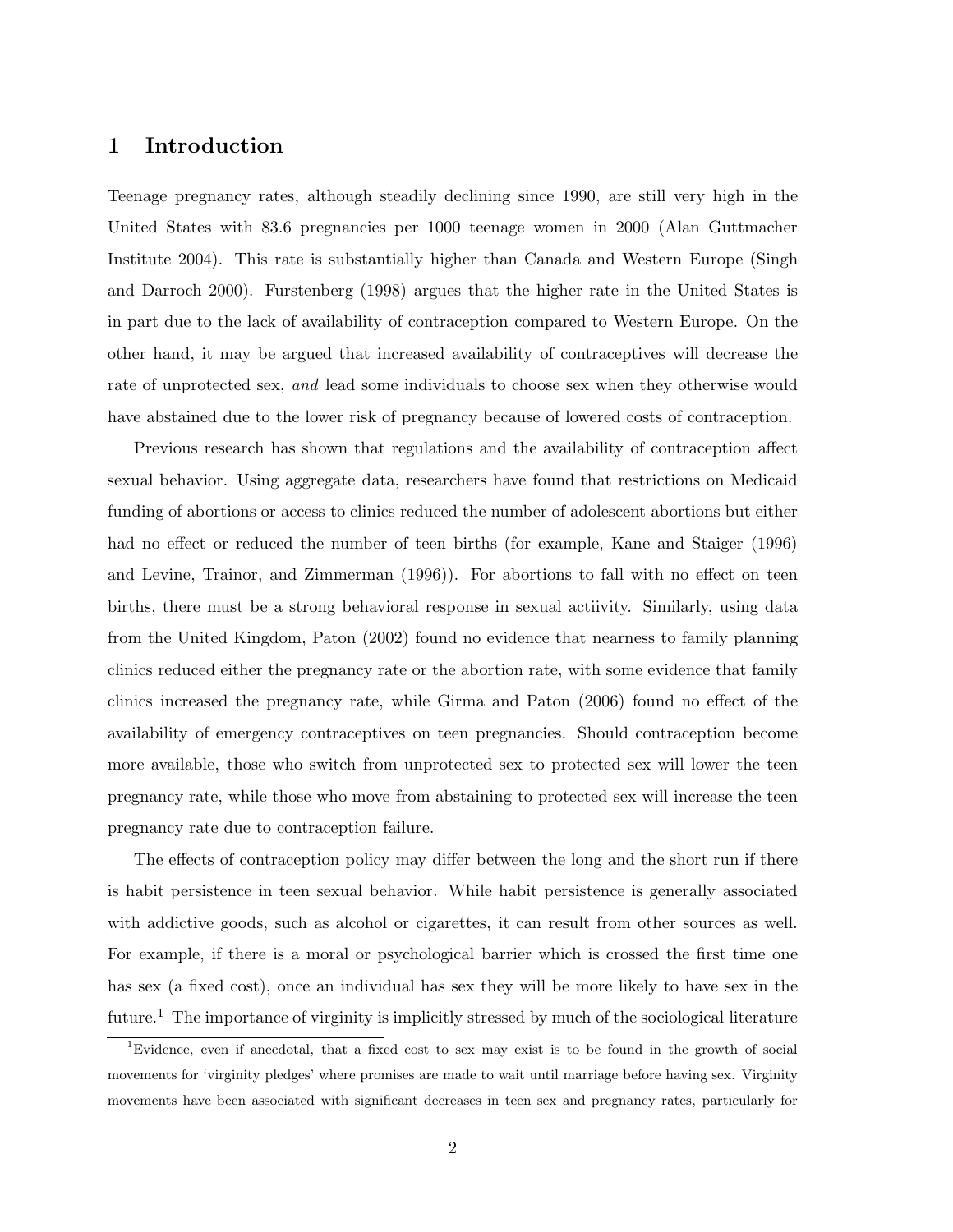on adolescent sex through the attention paid to time of first intercourse.<sup>2</sup> This emphasis on virginity suggests that the costs to abstaining from sex are higher for those who have been sexually active in the past.<sup>3</sup>

Data from the 1997 National Longitudinal Survey of Youth (NLSY97) also speak to the possibility of the cost of abstaining from sex being higher once one has become sexually active. This panel data set follows individuals who were between the ages of 12 and 16 in 1997. Table 1 shows the sex patterns for women who answered the questions on whether they had sexual intercourse in the first four waves of the survey and who were between the ages 14 and 16 in wave  $1<sup>4</sup>$  Besides abstaining in all four waves, the most populous cells for each age are those where once one has become sexually active, one is sexually active from that point forward. Further, the least populous cells are those in which the individual transitions in and out of sexual activity. The patterns in the data suggest that there may be a fixed cost (a moral or psychological barrier that has been crossed) and a transition cost (which may be relationshipspecific).

Note that person-specific effects cannot be completely driving the persistence. For example, consider an individual who had sex in 1997 but not in 1998. This individual is considerably less likely to have sex in 1999 than someone who had sex in 1998 but not in 1997. Having sex in one year and not the next is rare. In fact, the least likely outcome for all ages was a pattern of two stops in sexual activity; having sex, then not, then having sex, then not. To further illustrate this point, consider a sixteen year old in 1997 who in the first three periods those under the age of 18 (Bearman and Brückner 1997). This same study finds that those who take pledges and break them are more likely to have unprotected sex. This result also parallels the results here in that programs that lower the utility of contraceptive sex lead to less sex but also less contraception conditional on sex. Our policy simulations suggest that the former effect dominates the latter in the long run.

<sup>2</sup>See, for example, Day (1992), Furstenberg, Brooks-Gunn, and Morgan (1987), Widmer (1997), Zabin et al. (1986), and Zelnik and Shaw (1983) among many others.

 ${}^{3}$ Bearman and Brückner use the Add Health data (http://www.cpc.unc.edu/projects/addhealth) for their analysis. There is a burgeoning literature using this data that examines the relationship between various social and economic factors and teen sexual activity, e.g., Bearman, Moody and Stovel (2004) analyze the effects of social networks; Adamczyk and Felson (2006) study the effects of the religious propensity of friends; Ashby, Edmonson and Arcari (2006) investigate the impact of exposure to television programming. None of these studies examine the persistence of sexual behavior.

<sup>4</sup>Similar patterns hold for males as well, with slightly more males having breaks in their sexual behavior, suggesting women may be the ones dictating whether sex occurs.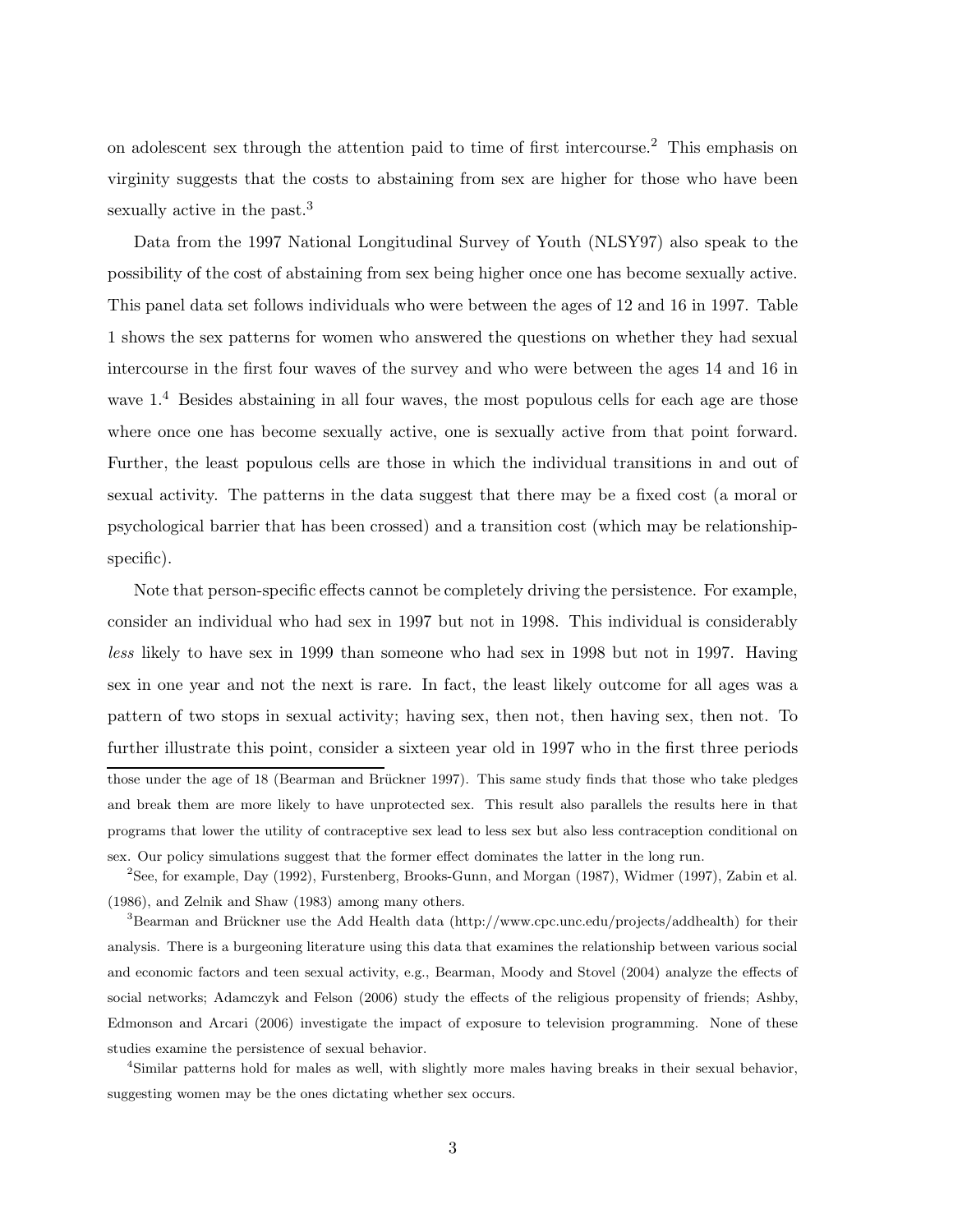had the pattern  $\{0, 0, 1\}$ . The probability that this person will have sex in the fourth period is over 86%. Now consider the probability of having sex in the fourth period given a similar sixteen year old with the pattern for the first three periods given by  $\{1, 1, 0\}$ . The probability of having sex in the fourth period is only 55%, despite the fact that this letter individual had been more sexually active in the past, suggesting a transition cost associated with sex.

|                |                |                |                |          | Age in 1997 |          |
|----------------|----------------|----------------|----------------|----------|-------------|----------|
| Sex in 97      | Sex in 98      | Sex in 99      | Sex in 00      | 14       | 15          | 16       |
| N <sub>o</sub> | N <sub>o</sub> | N <sub>o</sub> | N <sub>o</sub> | 41.3%    | 30.1%       | $19.4\%$ |
| N <sub>o</sub> | N <sub>o</sub> | N <sub>o</sub> | Yes            | $13.5\%$ | 11.5%       | 8.6%     |
| N <sub>o</sub> | N <sub>o</sub> | Yes            | Yes            | 13.3%    | 12.4%       | 11.9%    |
| N <sub>o</sub> | Yes            | Yes            | Yes            | $15.5\%$ | 18.0%       | 21.0%    |
| Yes            | Yes            | Yes            | Yes            | 8.8%     | 16.4%       | 27.1%    |
| N <sub>o</sub> | N <sub>o</sub> | Yes            | No             | $0.9\%$  | 1.8%        | 1.9%     |
| No             | Yes            | No             | No             | 0.4%     | 1.2%        | $0.9\%$  |
| N <sub>o</sub> | Yes            | No             | Yes            | 3.8%     | 2.3%        | 1.9%     |
| N <sub>o</sub> | $\mathbf{Yes}$ | Yes            | No             | 0.4%     | $0.6\%$     | 1.4%     |
| Yes            | N <sub>o</sub> | No             | No             | 0.4%     | $0.6\%$     | $0.5\%$  |
| Yes            | N <sub>o</sub> | No             | Yes            | 0.2%     | 0.8%        | 0.4%     |
| Yes            | No             | Yes            | N <sub>o</sub> | $0.0\%$  | 0.3%        | 0.4%     |
| Yes            | No             | Yes            | Yes            | 0.4%     | 1.8%        | 1.2%     |
| Yes            | $\mathbf{Yes}$ | No             | No             | 0.2%     | 0.5%        | $0.9\%$  |
| $\mathbf{Yes}$ | $\mathbf{Yes}$ | No             | $\mathbf{Yes}$ | 0.7%     | 1.2%        | $1.1\%$  |
| Yes            | $\mathbf{Yes}$ | Yes            | No             | $0.0\%$  | 0.5%        | 1.4%     |

Table 1: Persistence in Female Sexual Activity†

† All females who had valid answers for the sex questions in first four waves. Sample sizes are 498, 727, and 640 for ages 14, 15, and 16 respectively.

In this paper we examine the difference between the short and long run effects of contra-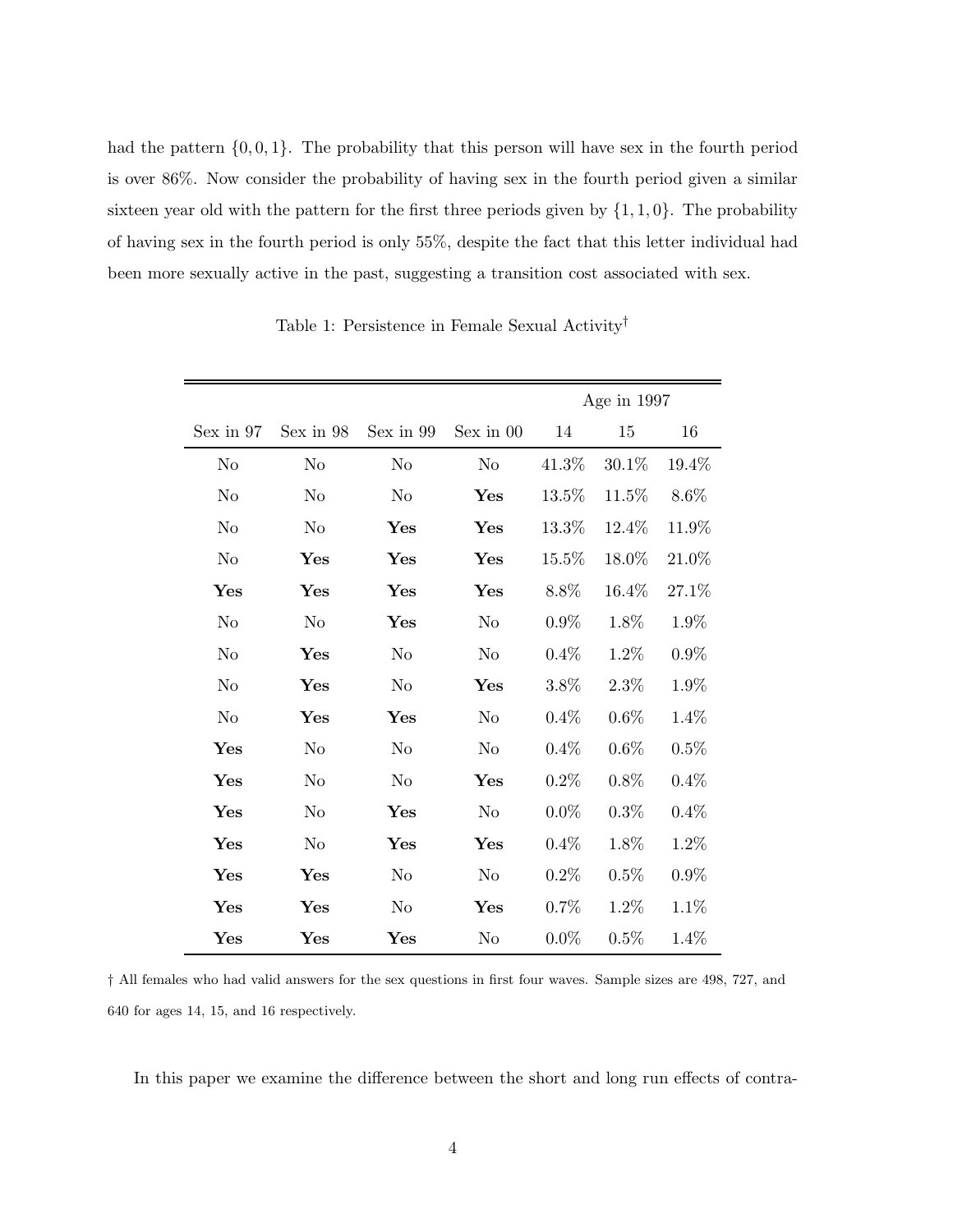ception policy that may arise due to the presence of habit persistence in sexual activity. We estimate a dynamic model of sex and fertility for teenage women which allows for habit persistence in both the choice to have sex and the choice to contracept. In each year, individuals decide whether to be sexually active and, if so, whether to use contraception that requires advanced planning (for example, the pill) or to use contraception which can be implemented at the time of the act itself (for example, condoms). Should an individual choose to engage in sex, she becomes pregnant with a probability that depends upon the choice of contraception. As in Hotz and Miller (1993) and Carro and Mira (2006), contraception will reduce, but not eliminate, pregnancy risk. We use the model estimates to forecast the short run and long run effects of increased access to contraception on the rates of teen sex and pregnancy.

The estimates of the model reveal strong habit persistence in teen sexual behavior. These effects are so strong that policies which increase access to certain types of contraception such as condoms, while lowering teen pregnancy rates in the short run, may raise teen pregnancy rates in the long run. Consider a sixteen year old exposed to a policy that increases access to contraception, ceteris paribus. If the policy is a surprise, our simulations reveal that this individual will be less likely to become pregnant at age sixteen. However, a fourteen year old exposed to the same policy from the ages of fourteen through sixteen will actually have a higher probability of becoming pregnant at age sixteen. The differences in the long and short run effects are driven by the habit persistence. Individuals who are sixteen at the time the policy was implemented have already established certain sexual behaviors. Individuals exposed to the policy from age fourteen are more sexually active due to 'moral hazard' arising from the lower contraception costs (which lowers the risks of pregnancy). This increased sexual activity is reenforcing due to habit persistence and results in higher long run pregnancy rates. Thus our results imply that well intentioned policies regarding teen access to contraception can have unintended consequences in the presence of habit persistence.<sup>5</sup>

Previous dynamic models of fertility decisions have not focused on the persistence of sexual behavior (for example Hotz and Miller 1988 and 1993, Rosensweig and Shultz 1985, and Wolpin 1984). This is primarily because these studies focus on married couples and the optimal spacing

<sup>&</sup>lt;sup>5</sup>Another way to capture these trends in the data would be to use time-varying heterogeneity. The data are not rich enough to distinguish between habit persistence and time-varying heterogeneity. We discuss this in more detail in the last section of the paper.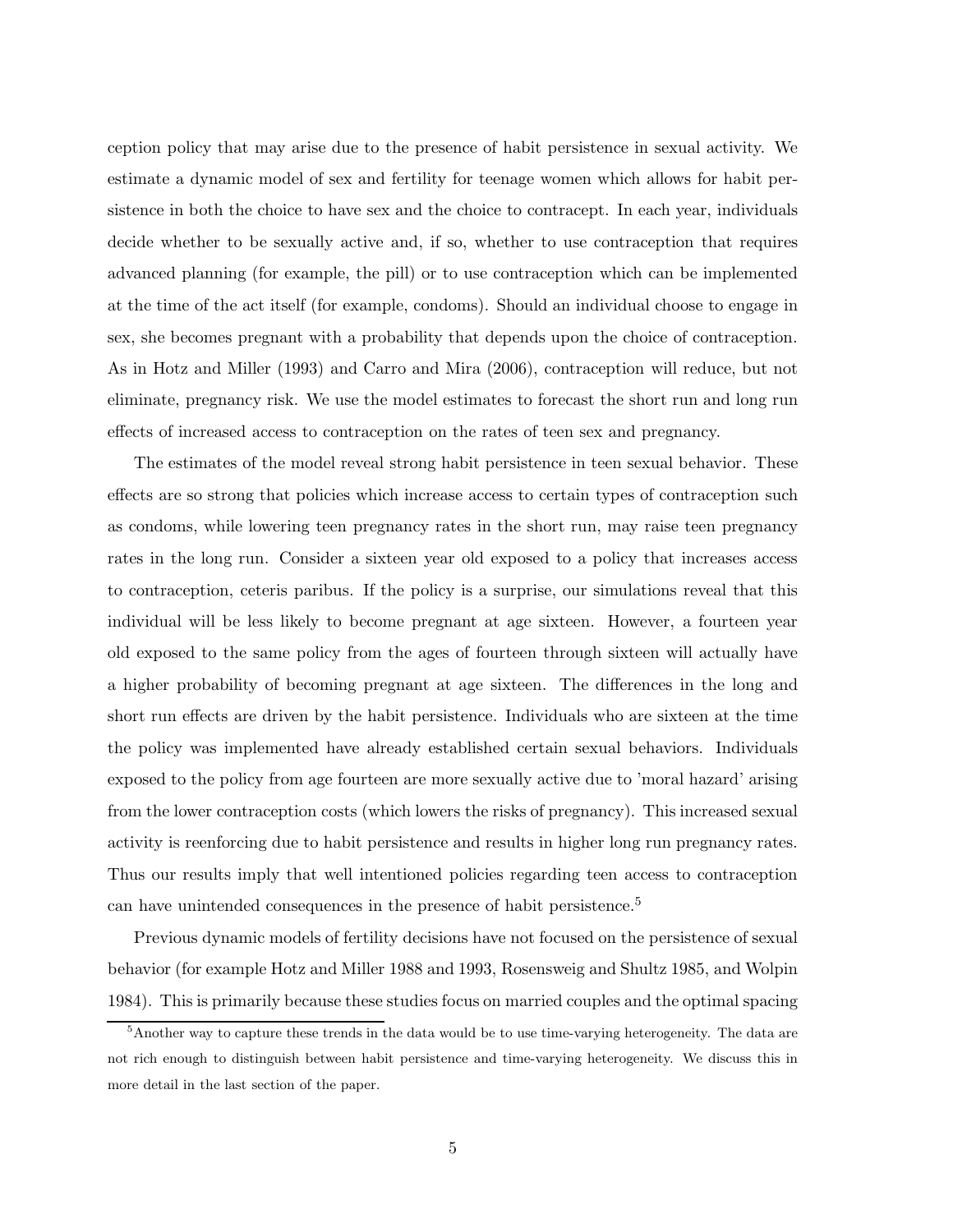of children; the act of sex itself is taken as given. Models of teen behavior have not focused on the dynamics of sex, in part because of inadequate data. Indeed, the two studies perhaps most related to our own, Lundberg and Plotnik (1995) and Oettinger (1999), used an earlier version of our data set which only asked at what age the individual first had sex; year by year questions on sexual behavior were not asked.

Lundberg and Plotnick (1995) estimate a sequence of choices in a static context using data from the 1979 National Longitudinal Survey of Youth (NLSY79). They estimate a nested logit model where the sequence of decisions is whether to have a premarital pregnancy, conditional on pregnancy, whether to have an abortion, conditional on not having an abortion, whether to become married. Lundberg and Plotnick find that the behavior of whites responds to the incentives of state welfare, abortion, and family planning policies. While we do not model the decision to marry or abort, we do model the choice to have sex and the choice of contraception and we explicitly account for the dynamics of the decisions.

Oettinger (1999) is one of the few studies in the economics literature to actually examine the decision to have sex as opposed to fertility outcomes. He also looks at fertility outcomes as well, but does not link the model of fertility to the model of sex. He estimates a hazard model of the time to first sex and time to first pregnancy using the NLSY79. Persistence in sexual activity, however, cannot be taken into account because the survey only asked when the respondent first engaged in sexual activity.

### 2 Model and Estimation

What distinguishes our work from much of the previous literature is that we do not model fertility as a single choice, but as a sequence of choices integrated with uncertainty about pregnancy outcomes. Similar to Hotz and Miller (1998, 1993), individuals make decisions regarding sex knowing that there is some probability of becoming pregnant, with the probability being lower if contraceptives are used. Individuals may still engage in unprotected sex even though ex post they may regret the decision if they become pregnant. This can still be consistent with a rational expectations framework. The key is that, given the probability of getting pregnant without contraception, the expected utility was still higher for having unprotected sex. Hence, the flow utility of having sex without contraception compensated the individual for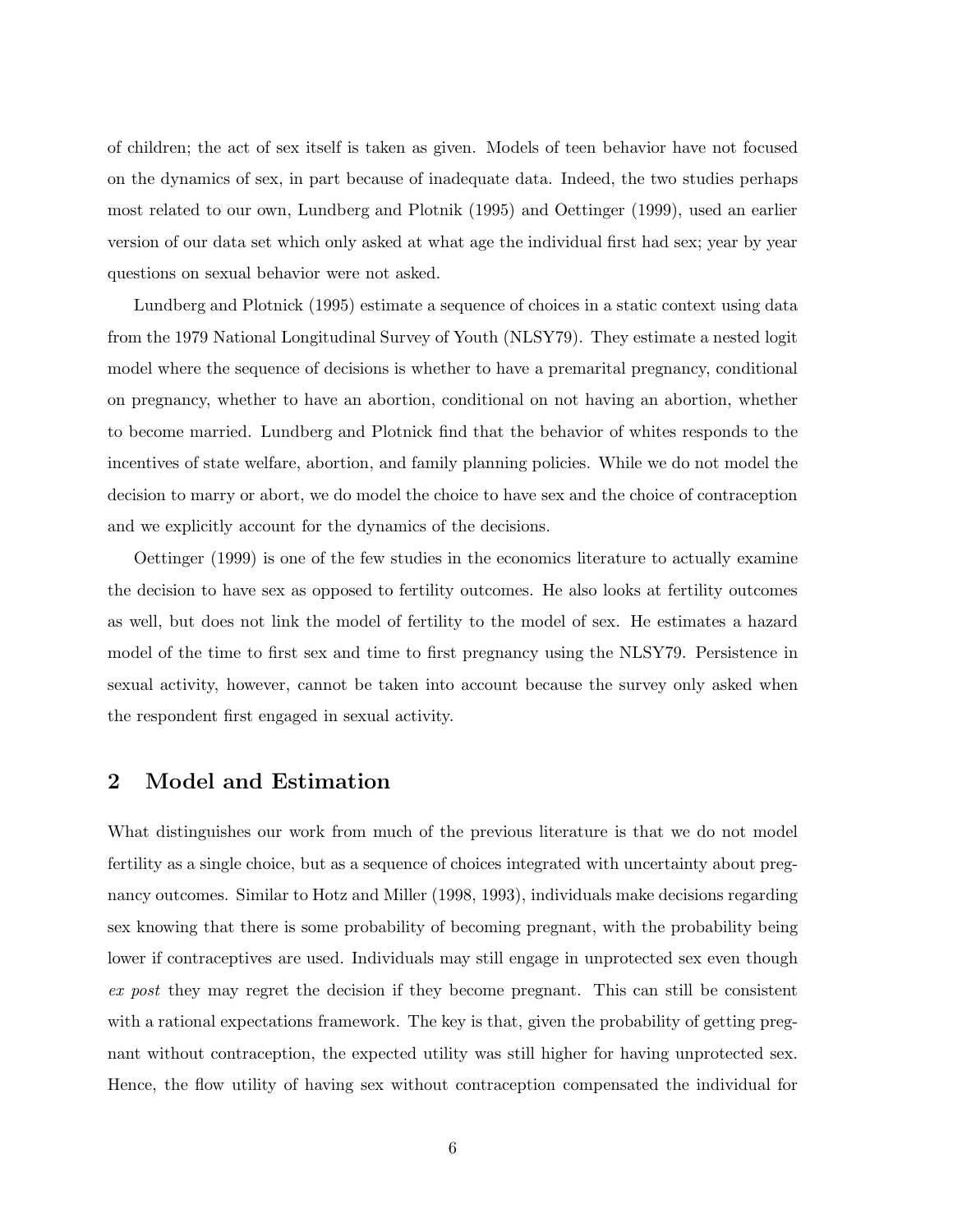the increased probability of becoming pregnant. We first discuss the model without including unobserved heterogeneity and then follow with how unobserved heterogeneity is incorporated.

### 2.1 Base Model

We propose a dynamic discrete choice model of sex and contraception decisions. Throughout the model, we want to distinguish 'flow utility', utility in the period, from the full consequences of having sex which include the utility of various pregnancy outcomes. Although decisions with regard to sex are joint decisions, since women have to bear the consequences of a pregnancy through carrying the child and have the exclusive right to abort the child, we model the decisions from the perspective of the woman.

In each period of T periods women choose whether to engage in sexual activity. Those who engage in sex must also decide whether to contracept and, if so, what type of contraception to use. We distinguish between two types of contraception: *scheduled contraception*, which requires advanced planning such as the pill, and episode-specific contraception, where the choice to use it can be postponed until the act itself. Define  $c_t$  as the sex and contraception combination chosen at time  $t$  where:

$$
c_t = \begin{cases} NS & \text{if abstains} \\ NC & \text{if sex, but no contraction} \\ EC & \text{if sex with episode-specific contraction} \\ SC & \text{if sex with scheduled contraction} \end{cases}
$$
 (1)

Conditional on having sex, individuals also chooses among discrete levels of their sexual activity. In particular, we assume that the level of sexual activity,  $l_t$ , takes on one of three values: low, medium and high.<sup>6</sup>

Individuals receive flow utility from having sex that may vary across observable characteristics such as the family environment. The flow utility may also depend upon past sexual decisions. We allow there to be both a fixed and transition cost for sex itself, as well as fixed and transition costs for the two types of contraception. The fixed and transition costs for sex are included to capture a moral or psychological barrier associated with losing one's virginity (the fixed cost) or through having sex the first time in a particular relationship (the transition

 $6$ As we discuss in the data section, these levels correspond to 1-10 times since the date of last interview, 11-50 times, and 51 or more times.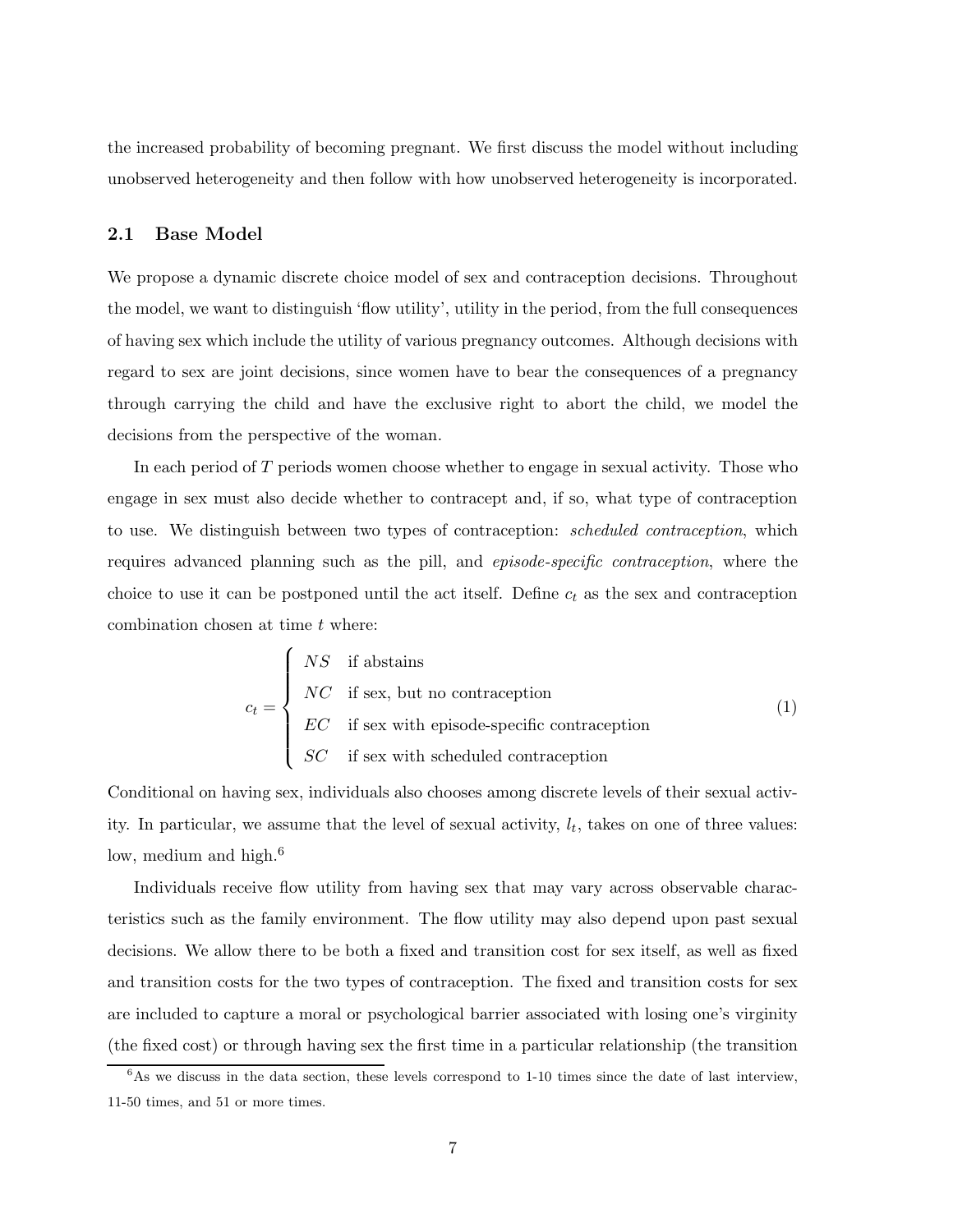cost). With regard to contraception, in addition to a per-period cost to using it, there may be a fixed cost to learning or acquiring particular contraception and it may also be easier to access particular forms of contraception if they were used recently. Let  $s_{ft}$  represent the possible fixed cost states and  $s_{lt}$  the lagged choices which are over the same set as  $c_t$ . Define  $s_{ft}$  as:

$$
s_{ft} = \left\{ \begin{array}{ll} NS & \text{if never had sex in the past} \\ NC & \text{if had sex in the past, but never used contraction} \\ EC & \text{if had sex in the past, but only used episode-specific} \\ contraception or no contraction \\ SC & \text{if had sex in the past, but only used scheduled} \\ contraction or no contraction \\ BC & \text{if had sex in the past and have used both scheduled} \\ and episode-specific contraction \end{array} \right.
$$

Note that these fixed and transition costs depend upon whether the individual engaged in particular acts, not how often.

The utility of sex may also be a function of the family environment (e.g., mother works, two parent family, religion). We denote these variables as  $s_{xt}$ . Normalizing the flow utility of abstaining to zero, the base utility of engaging in sexual actiivty (regardless of level) without contraception, with episode-specific contraception, and with scheduled contraception are specified as follows:

$$
u(NC, s_t) = s_{xt}\alpha_0 \quad -[1 - (s_{ft} \neq NS)]\alpha_1 - [1 - (s_{lt} \neq NS)]\alpha_2 \tag{2}
$$

$$
u(EC, s_t) = s_{xt}\alpha_0 \quad -[1 - (s_{ft} \neq NS)]\alpha_1 - [1 - (s_{lt} \neq NS)]\alpha_2 \tag{3}
$$
\n
$$
-[1 - (s_{ft} \in \{EC, BC\})]\alpha_{31} - [1 - (s_{lt} = EC)]\alpha_{41} - \alpha_{51}
$$
\n
$$
u(SC, s_t) = s_{xt}\alpha_0 \quad -[1 - (s_{ft} \neq NS)]\alpha_1 - [1 - (s_{lt} \neq NS)]\alpha_2 \tag{4}
$$
\n
$$
-[1 - (s_{ft} \in \{SC, BC\})]\alpha_{32} - [1 - (s_{lt} = SC)]\alpha_{42} - \alpha_{52} \tag{5}
$$

Note that the coefficients on  $s_{xt}$  are common across the sex choices. Similarly, the fixed and transition costs for sex itself does not vary across the contraception choices.

The total flow utility depends on the choice of the level of sexual activity,  $l_t$ , age,  $s_{at}$ , and preference shocks for particular contraception and sex level combinations,  $\epsilon_t(c_t, l_t)$ . We assume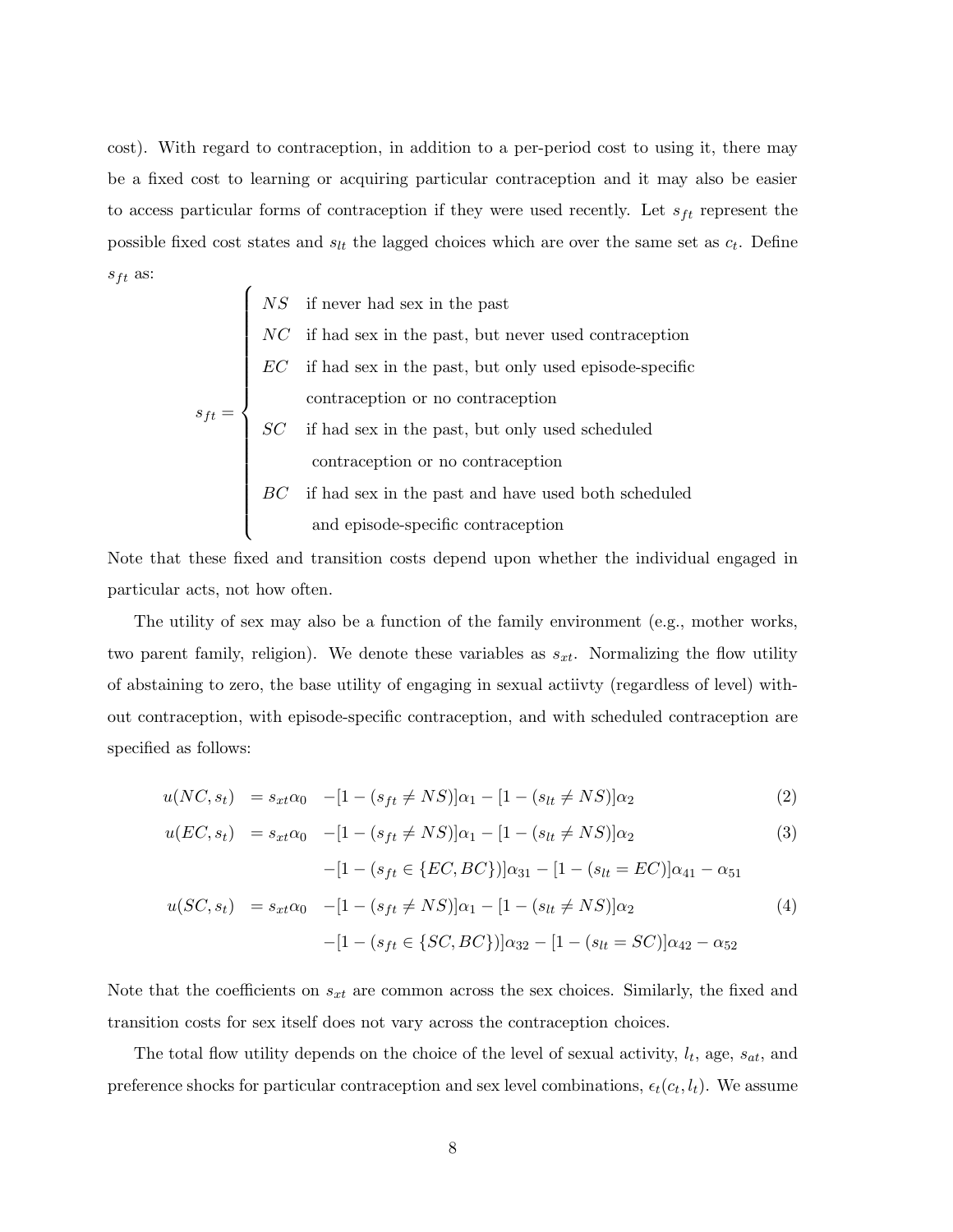that the  $\epsilon$ 's are distributed Type I extreme value and IID across time and choices.<sup>7</sup> Further, in order to insure that we are truly picking up habit persistence, we allow for the utility of each of the possible choices to depend flexibly on age.<sup>8</sup> In particular, we have separate age dummies for each of the sex and contraception choices,  $\alpha_6(c_t, s_{at})$ , as well as separate age dummies for each of the levels of sexual activity,  $\alpha_7(l_t, s_{at})$ . Finally, we have separate dummies for each contraception choice and level combination,  $\alpha_8(c_t, l_t)$ . The flow utility for a particular choice  $c_t$  and  $l_t$  is then given by:

$$
U(c_t, l_t, s_t, \epsilon_t) = u(c_t, s_t) + \alpha_6(c_t, s_{at}) + \alpha_7(l_t, s_{at}) + \alpha_8(c_t, l_t) + \epsilon_t(c_t, l_t)
$$
(5)

Those who engage in sex weigh the flow utility of sex against the probability and consequences of becoming pregnant. Conditional on having sex, the probability of becoming pregnant will depend upon age, the choice of contraception, and the level of sexual activity. We assume that the probability of becoming pregnant follows a logit form:

$$
p_{clt} = \frac{\exp(s_{at}\gamma_0 + \gamma(c_t) + \gamma(l_t) + (c_t \ne NC)s_{at})\gamma_1}{1 + \exp(s_{at}\gamma_0 + \gamma(c_t) + \gamma(l_t) + (c_t \ne NC)s_{at}\gamma_1)}
$$
(6)

The  $\gamma_c$ 's refer to indicator variables for each of the possible contraception choices (no contraception, episode-specific, or scheduled). We assume that individuals know these probabilities when they make their sex decisions.<sup>9</sup>

Given that the decision as to whether to abort or give birth is often very traumatic, and given limited data on abortions,  $^{10}$  we do not model the abortion decision. Rather, we model the lifetime utility from that point forward using a terminal value function. The terminal value function,  $V_{pt}$ , flexibly maps the states at t that we expect to affect the lifetime utility

 $10$ See Jones and Forest (1992) for a detailed discussion of the quality of abortion data from surveys.

<sup>7</sup>More general correlation structures are possible using a GEV framework (for example, Arcidiacono 2005 and Khwaja 2001). We experimented with more flexible correlation structures and were unable to reject the Type I extreme value assumption.

<sup>&</sup>lt;sup>8</sup>We must therefore set the discount factor, setting  $\beta = 0.9$ . Arcidiacono, Sieg, and Sloan (2007) use agebehavior profiles to identify the discount factor. We have also estimated the model with the discount factor set at zero and the habit persistence parameters were large and significant under this alternative specification. This suggests that the presence of habit persistence is robust to the value of the discount factor.

<sup>9</sup>An alternative is to ask individuals about what they know regarding contraceptive efficacy. Delavande (2008) examines what individuals know about contraceptive effectiveness and how their knowledge affects contraceptive choice. van der Klaauw (2000) shows how to incorporate these subjective expectations into a dynamic discrete choice model.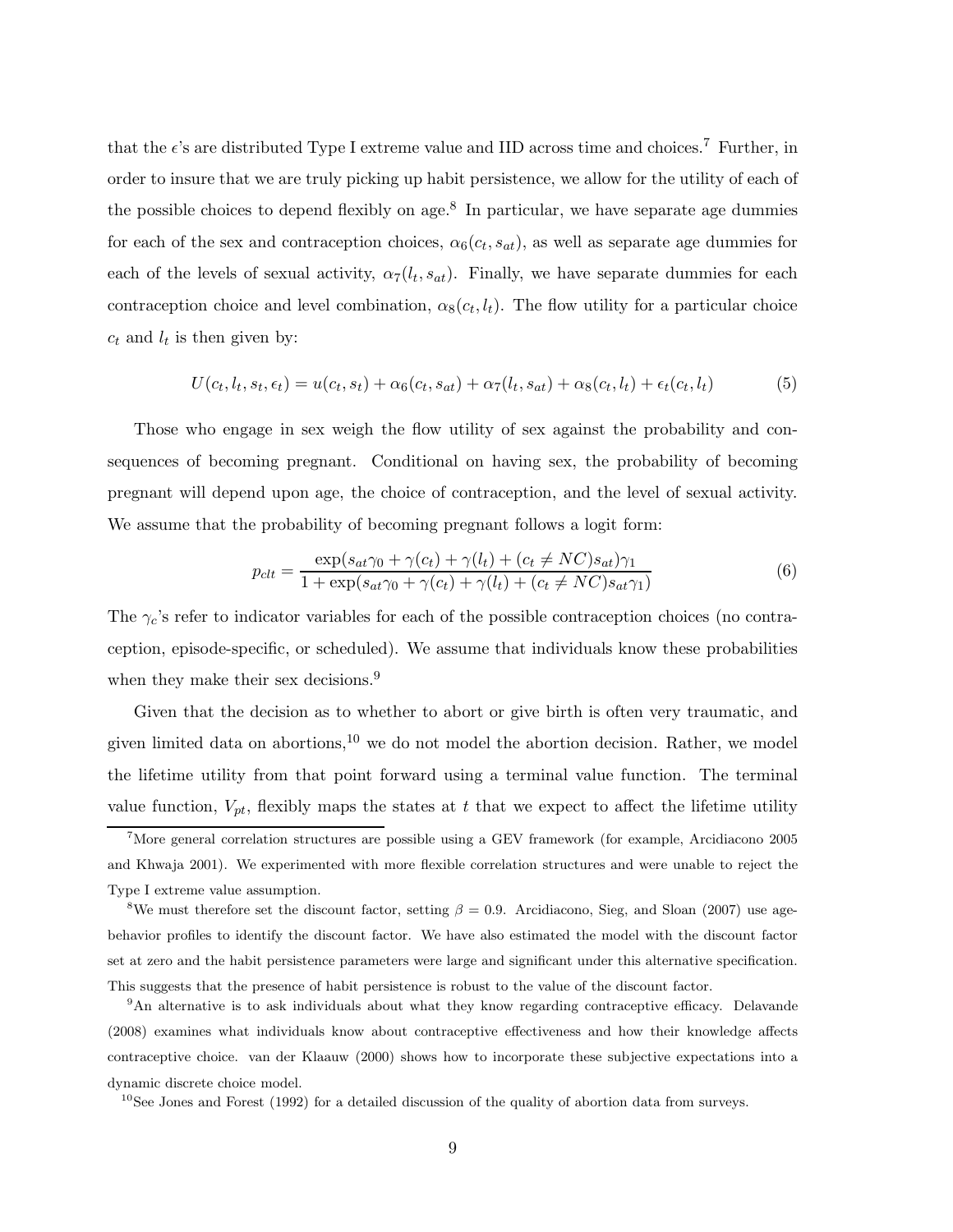of a pregnancy,  $s_{pt}$  into discounted present value utility.<sup>11</sup> Examples of variables which will affect this terminal utility but not the flow utility of having sex are ability measures and family income as the opportunity cost of a child will be higher for those who have better expected labor market outcomes. Note that treating pregnancy as terminal state in no way diminishes the importance of future labor market outcomes when making sexual decisions. Individuals may recognize how pregnancies affect their educational paths and future work profiles. Indeed, as the estimation reveals, the human capital measures in the terminal value function play a significant role in sexual activity choices.

In addition to uncertainty regarding future pregnancy outcomes and on unobservable preferences, individuals also face uncertainty regarding the state variables themselves.<sup>12</sup> We assume that individuals know the stochastic processes governing the transitions of the demographic variables and these transitions do not depend upon decisions made by the individual regarding their sexual behavior. Since the transitions on the demographic variables are not the focus of the analysis, we discuss the estimation of the transitions of these variables in the appendix. The transition of sexual histories is completely determined by the individuals' choices. Let  $s_t$  denote the full set of state variables, including the state variables that affect sex, the transitions on the demographics, and the cost of pregnancy, the probability of pregnancy, We then specify the probability of moving from state  $s_t$  to  $s_{t+1}$  as  $q(s_{t+1}|s_t, c_t)$ implying that  $s_{t-1}$  only affects  $s_{t+1}$  through  $s_t$  and  $c_t$ .<sup>13</sup>

Since we are only interested in teenage sexual behavior, we also assign a terminal value for individuals who arrive to age nineteen without becoming pregnant. Normalizations must be made in order to identify the model. We normalize the utility of making it to age 20  $(T+1)$ without a pregnancy to zero. The conditional value functions at T,  $v(c_T, l_T, s_T, \epsilon_T)$ , are then given by:

$$
v_T(c_T, l_T, s_T, \epsilon_T) = U_T(c_T, l_T, s_T, \epsilon_T) + \beta p_{cT} V_{pT+1}(s_{pT+1})
$$
\n
$$
(7)
$$

where  $\beta$  is the discount factor. The value function at time T is then  $V_T(s_T, \epsilon_T) = \max_{c_T, l_T} \{v_T(c_T, l_T, s_T, \epsilon_T)\}.$ 

 $\overline{11}$ The next section describes the variables that are used as input into the terminal value function.

<sup>&</sup>lt;sup>12</sup>While uncertainty also exists due to the probability of contracting a sexually transmitted disease, our data

set includes no information on STDs.

<sup>&</sup>lt;sup>13</sup>Note that the conditioning on  $c_t$  only matters through the sexual histories.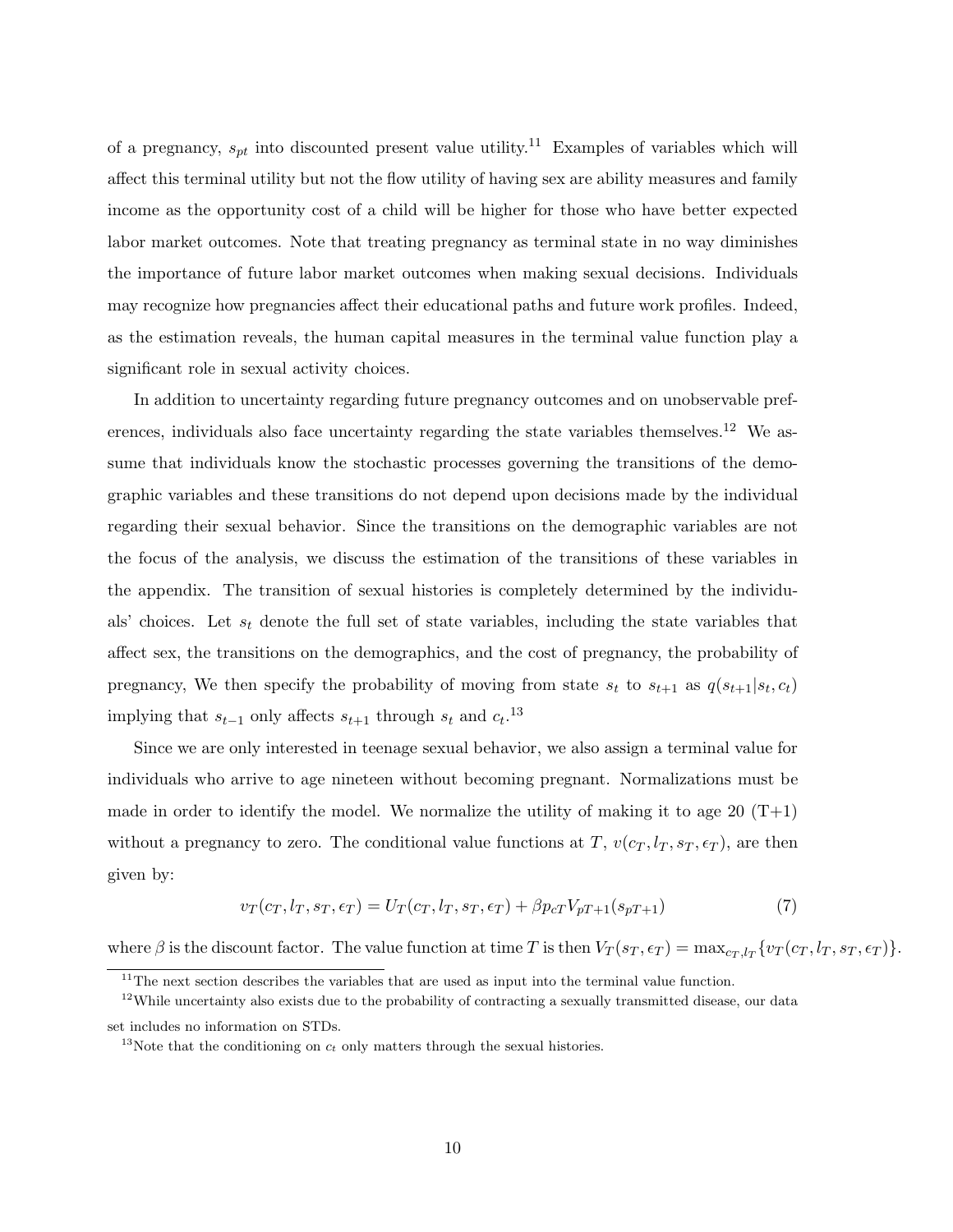The conditional valuation functions at  $T-1$  then follow:

$$
v_{T-1}(c_{T-1}, l_{T-1}, s_{T-1}, \epsilon_{T-1}) = U_{T-1}(c_{T-1}, l_{T-1}, s_{T-1}, \epsilon_{T-1})
$$
\n
$$
+ \beta E \left[ p_{cT-1} V_{pT}(s_T) + (1 - p_{cT-1}) V_T(s_T, \epsilon_T) | c_{T-1}, s_{T-1} \right]
$$
\n(8)

where the expectations are taken over pregnancies and the values of the observed and unobserved state variables. Using backwards recursion we can then write the conditional valuation functions at time  $t$  as:

$$
v_t(c_t, l_t, s_t, \epsilon_t) = U_t(c_t, l_t, s_t, \epsilon_t) + \beta E \left[ p_{ct} V_{pt+1}(s_{t+1}) + (1 - p_{ct}) V_{t+1}(s_{t+1}, \epsilon_{t+1}) | c_t, s_t \right] \tag{9}
$$

Given the assumptions on the  $\epsilon$ 's, closed form solutions for the conditional expectations of future utility exist (Rust 1987). Denote  $v_t(c_t, l_t, s_t) = v_t(c_t, l_t, s_t, 0)$ , the conditional valuation function net of the  $\epsilon$ 's. We can then write equation (9) as:

$$
v_t(c_t, l_t, s_t, \epsilon_t) = U_t(c_t, l_t, s_t, \epsilon_t) + \beta \sum_{s_{t+1}} \left[ p_{ct} V_{pt+1}(s_{t+1}) + (1 - p_{ct}) \ln \left( \sum_{c_{t+1}} \exp(v_{t+1}(c_{t+1}, l_{t+1}, s_{t+1})) \right) \right] q(s_{t+1}|c_t, s_t)
$$
\n
$$
(10)
$$

In order to ensure that we are truly picking up habit persistence, we also control for a full set of age-choice interactions normalized with respect to the utility of no sex. Full sets of age dummies come at a cost as it is now unclear what variation in the data identifies the discount factor and we therefore set the discount factor to 0.9.<sup>14</sup>

Probabilities of choosing particular sex and contraception combinations then yield multinomial logit probabilities where, instead of the term inside the exponential function being linear in the parameters, it is highly nonlinear. The log likelihood function is then the sum of three parts:

- 1.  $L_c$ –the log likelihood of the sex and contraception choices,
- 2.  $L_p$ –the log likelihood of the pregnancy outcomes
- 3.  $L_s$  the log likelihood of the transitions on the demographics.

<sup>&</sup>lt;sup>14</sup>Arcidiacono, Sieg, and Sloan (2007) use age-behavior profiles to identify the discount factor. We have also estimated the model with the discount factor set at zero and the habit persistence parameters were large and significant under this alternative specification. This suggests that the presence of habit persistence is robust to the value of the discount factor.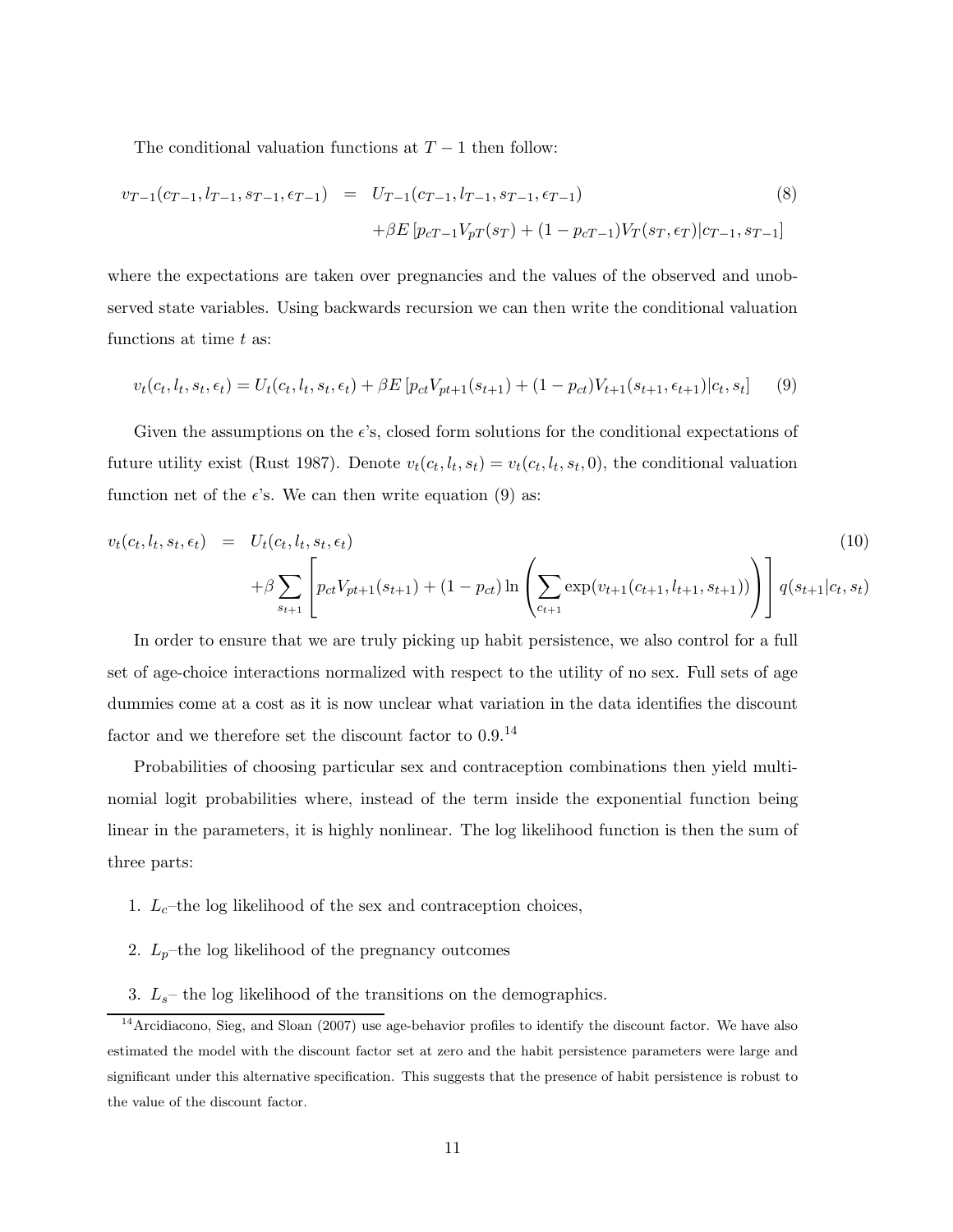The full log likelihood function is then:

$$
L(\alpha, \gamma) = \sum_{n=1}^{N} \sum_{t=1}^{T} L_c(c_{nt}, l_{nt} | s_{nt}, \alpha, \beta, \gamma) + L_p(p_{nt} | c_{nt}, l_{nt}, s_{nt}, \gamma) + L_s(s_{nt} | s_{nt-1}, \gamma)
$$
(11)

where  $L_c$ ,  $L_p$ , and  $L_s$  refer to the log likelihood contributions of the sexual activity and contraception decisions, the probability of becoming pregnant, and the transitions on the other state variables. Since the log likelihood is additively separable, it is possible to estimate the parameters of the model in stages. In particular, we use maximum likelihood to first estimate the pregnancy and transition parameters using only  $L_p$  and  $L_s$ . Next, taking estimates of the pregnancy and transition parameters as given, use maximum likelihood to estimate the utility function parameters using  $L_c$ .

### 2.2 Unobserved Heterogeneity

There may, however, still be unobservable preferences for having sex. Not controlling for unobserved heterogeneity may attribute too much sexual activity to habit persistence.<sup>15</sup> In order to account for unobserved preferences, we estimate the model using mixture distributions to allow for unobserved heterogeneity in the taste for sex. Mixture distributions can be used to overcome this problem and control for 'dynamic selection.'<sup>16</sup> Namely, let there be K types of people with  $\pi_k$  being the population probability of being the kth type. Preferences are common across types and types are known to the individuals. We assume that, conditional on observed characteristics and one's unobserved type, the unobserved preferences are serially uncorrelated. Treating type as a random effect, it is possible to integrate out the probability of being a particular type. The log likelihood function is then:

$$
L(\alpha, \gamma, \pi) = \sum_{n=1}^{N} \log \left( \sum_{k=1}^{K} \pi_k \left[ \prod_{t=1}^{T} \mathcal{L}_c(c_{nt}, l_{nt} | s_{nt}, \alpha, \beta, \gamma, k) \mathcal{L}_p(p_{nt} | c_{nt}, l_{nt}, s_{nt}, \gamma) \mathcal{L}_s(s_{nt} | s_{nt-1}, \gamma) \right] \right)
$$
(12)

<sup>&</sup>lt;sup>15</sup>Gilleskie and Strumpf (2005) deal with a similar issue in the context of youth smoking.

<sup>&</sup>lt;sup>16</sup>In addition to Gilleskie and Strumf, mixture distributions have been used to account for dynamic selection in dynamic discrete choice models by Keane and Wolpin (1997, 2000, 2001), Eckstein and Wolpin (1999), and Cameron and Heckman (1999, 2001) among many others. In their analysis of married couples, Carro and Mira (2006) model the unobserved heterogeneity on pregnancy probabilities rather than sex.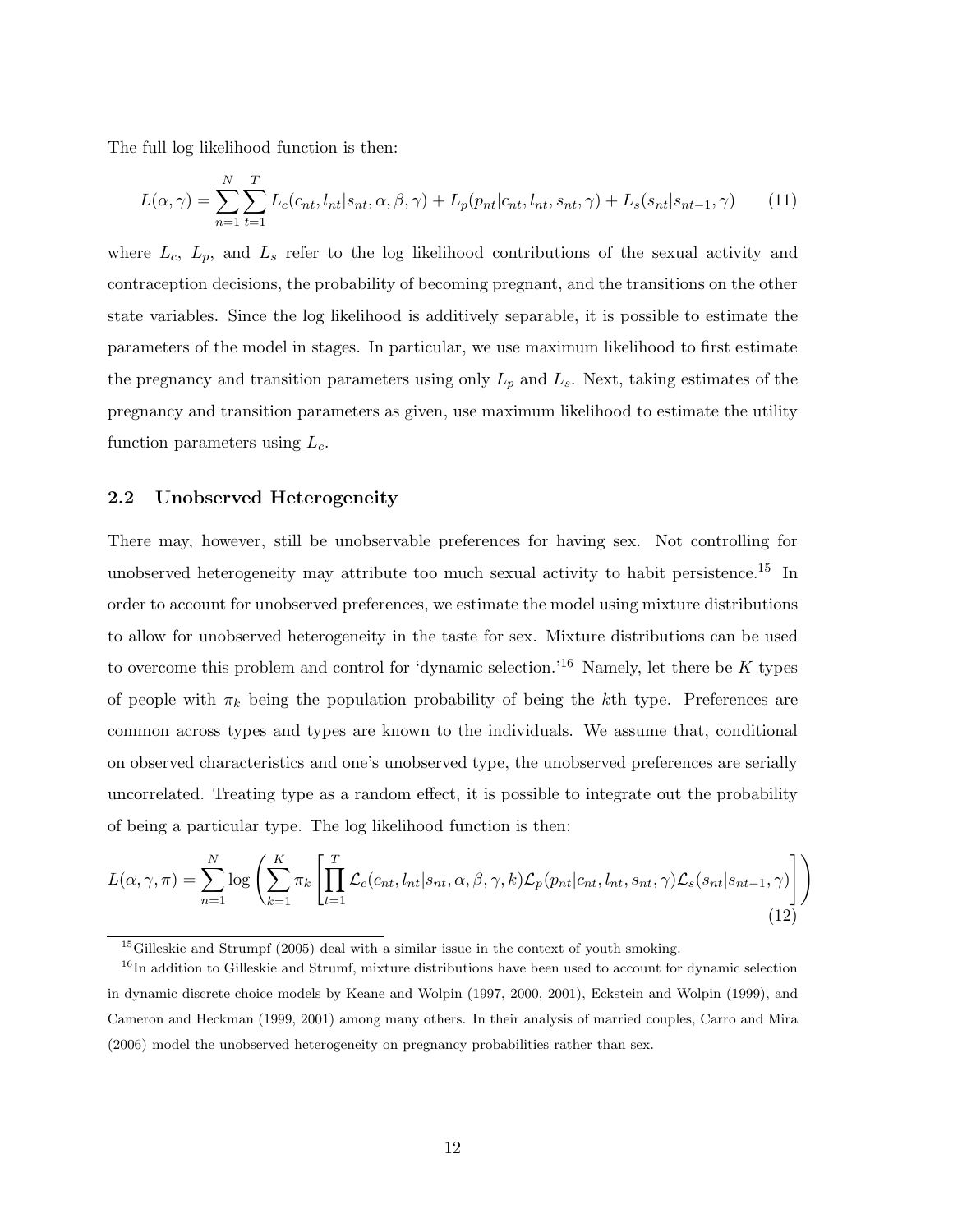where the  $\pi$ 's are the population probabilities of being a particular type<sup>17</sup> and the  $\mathcal{L}$ 's are the likelihoods rather than the log likelihoods. Since the probability of a pregnancy conditional on sexual behavior as well as the other transition processes does not depend upon type, we can rewrite the log likelihood as:

$$
L(\alpha, \gamma, \pi) = \sum_{n=1}^{N} \log \left( \sum_{k=1}^{K} \pi_k \left[ \prod_{t=1}^{T} \mathcal{L}_c(c_{nt}, l_{nt} | s_{nt}, \alpha, \beta, \gamma, k) \right] \right) + \sum_{t=1}^{T} L_p(p_{nt} | c_{nt}, l_{nt}, s_{nt}, \gamma) + L_s(s_{nt} | s_{nt-1}, \gamma).
$$
\n(13)

Estimation can again proceed in stages. As before, we first estimate the probability of becoming pregnant conditional on the choice of sexual activity as well as the transitions on the demographic variables. Taking these parameters as given, we estimate the parameters of the utility function.

## 3 Data

We use the 1997 National Longitudinal Survey of Youth (NLSY97) to estimate the model. The NLSY97 data contain surveys of youths born during the years 1980 to 1984. The first survey was conducted in 1997, when the individuals were between the ages of 12 and 16. Participants are interviewed roughly each year, with Blacks and Hispanics oversampled.

In each wave those surveyed by the NLSY97 answer questions about their sexual activity. To accommodate the model in the previous section, we discretize sexual frequencies into three categories: having sex between 1-10 times since the date of last interview, 11-50 times, and more than fifty times. Conditional on being sexually active in a particular year, 45%, 34%, and 21%, were in each of the groups, respectively.<sup>18</sup>

They are also asked what percentage of the time they used contraception and what their primary form of contraception was. Almost 59% of our sample reports using birth control every time they had sexual intercourse.<sup>19</sup> We classify those who use contraception less than 100% of the time under the unprotected (no contraception) category. Those individuals who reported using contraception every time but whose primary method of birth control was withdrawal

<sup>&</sup>lt;sup>17</sup>In principle, these population probabilities can vary with state variables. See, for example, Keane and Wolpin (1997, 2000, 2001). This is done to account for initial conditions, something which is unnecessary as we have the full sex history.

<sup>18</sup>We examine how discretizing the data in this way affects our results in section 4.

<sup>&</sup>lt;sup>19</sup>Note that this does not include those who report withdrawal or rhythm as their method of birth control.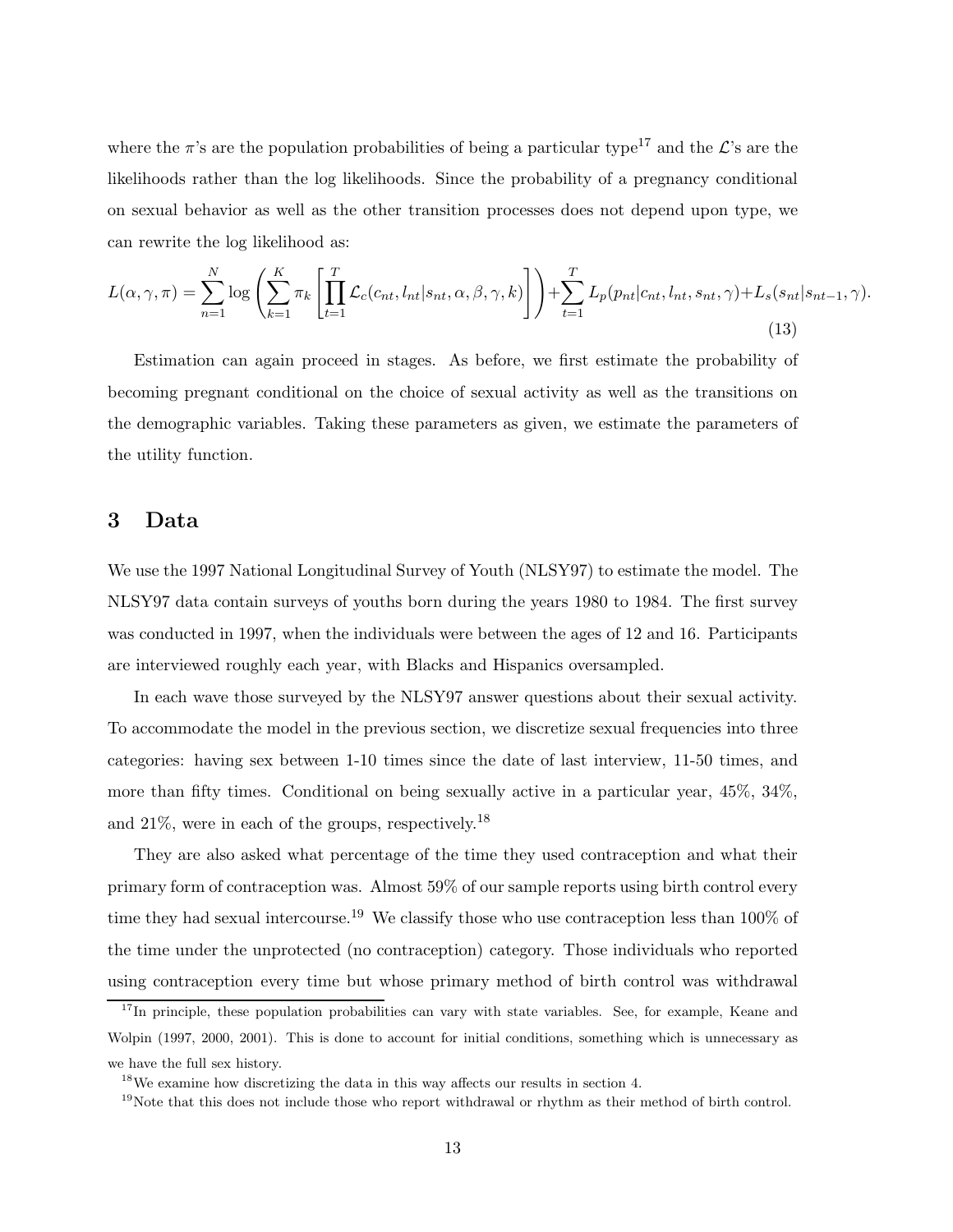or the rhythm method were classified as unprotected as well. Episode-specific contraception was defined as condoms, foam, jelly, sponges, and diaphragm. Scheduled contraception was defined as the pill, intrauterine devices (IUDs), Norplant, Depo-Provera, and injectables.<sup>20</sup> We only use continuous sex histories beginning from age 14. For example, if an individual is 14 in wave 1 and answers the sex questions in wave 1 and 2 but not wave 3, no survey answers after wave 2 would be used regardless of whether or not answers were given in waves 4 and 5. For more detailed descriptive statistics on the sex rates and the use of contraception, see Walker (2003). Finally, we only keep those individuals who had not experienced a pregnancy as a result of sex from a previous survey wave.

Means conditional on the choice of sex and contraception type are given in Table 2 using the first five waves of the survey.<sup>21</sup> A little over thirteen percent of the sample was classified as unprotected, with thirteen and six percent using episode-specific and scheduled contraception respectively. Those who engage in sex tend to be older, particularly those who choose scheduled contraception.

With the exception of the level of sexual activity, the variables listed either affect the flow utility directly or affect decisions through the terminal value function. All independent variables are taken from wave one of the survey with the exception of mother working, twoparent family and whether the individual was living with their biological mother. The mother work variable takes on a value of one if the mother works full-time.<sup>22</sup> Two-parent family refers to the family structure where the teen lives with both biological parents. While coming from

 $^{21}$ Only individuals fourteen and older were asked the sex questions, while only individuals fourteen and younger in 1997 were asked about parental religious practices, limiting our sample sizes. We also eliminate all individuals who did not report a family income in wave 1.

 $22$ In wave 1, we do not observe whether the mother worked full-time or part-time. For wave 1, we classify a mother as working full-time if she also worked full-time in wave 2. For those who did not work full-time in wave 2 but reported working in wave 1, we set the probability of working full-time in wave 1 to match the transitions from work to not work, and work to work in the future waves. This probability was 0.38.

<sup>&</sup>lt;sup>20</sup>In earlier waves, individuals were asked what fraction of the time they used birth control and, if they were protected what the primary method of birth control was. In later waves, the individuals were first asked what percent of the time a condom was used when they had sex. They were also asked what percent of the time birth control was used as well as the primary birth control method besides a condom. If the woman reported using a condom 100% of the time, than the birth control method was classified as episode-specific. If all the acts were protected but a condom was used less than 100% of the time, we used the primary method besides a condom to determine whether to classify the birth control as episode-specific or scheduled.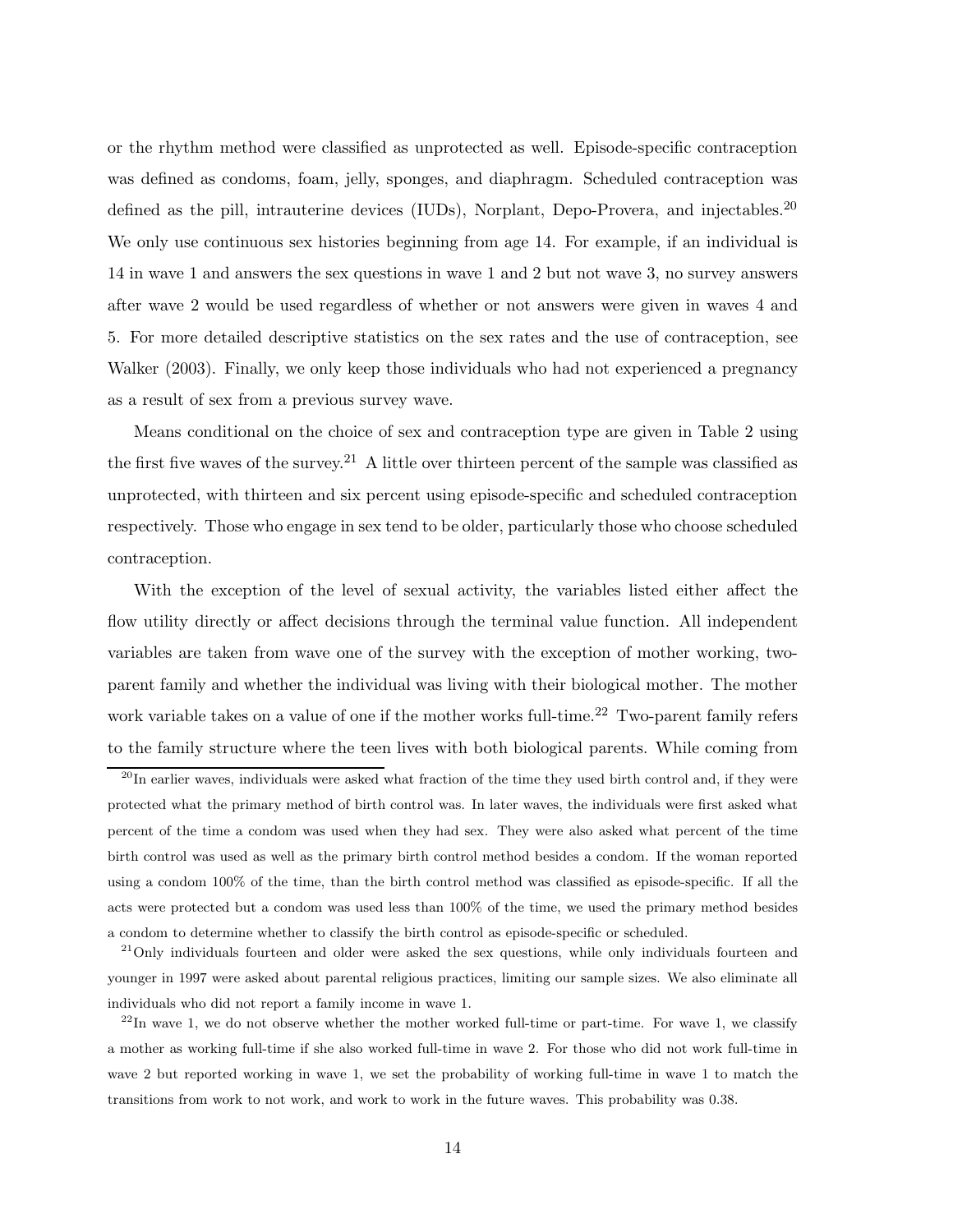a two-parent family is associated with less sex, having a working mother or no longer living with one's biological mother is associated with higher sexual activity.

Characteristics of the mother and the household itself are highly correlated with sexual activity. Having a college-educated mother makes abstaining more likely, but also more likely that the individual will choose scheduled contraception. Having a mother who prays more than once a day is associated with abstaining,  $2<sup>3</sup>$  as is coming from a two-parent family, higher test scores,  $24$  and higher grades.  $25$  Higher test scores and grades are also associated with choosing scheduled contraception over the other contraception categories.

Those who use scheduled contraception have sex more often than those in the other contraception categories. Episode-specific contraception is associated with the least frequency conditional on being sexually active. This may be in part driven by how our requirement of having individuals use protection 100% of the time in order to be counted as protected. We investigate the robustness of our results to this assumption later in the paper.

The NLSY97 contains detailed information on the timing of births, abortions, and miscarriages. For the pregnancy data, we date all births, abortions, and miscarriages back to when the sex act would have taken place. A birth reported in wave 2 may have resulted from intercourse in either wave 1 or wave 2. To determine whether pregnancy resulted from sex in wave 1 or wave 2, the date a birth takes place is dated back nine months. This latter date is then linked to the sex decisions for the relevant wave. Similarly, the NLSY97 reports the date of miscarriages and abortions as well as how far along the pregnancy was at the time of the miscarriage or abortion. Pregnancies are then the sum of births, miscarriages, and abortions.

Table 3 presents pregnancy probabilities given the choice of contraception and the level of sexual activity. Because there are so few variables used here and since by assumption the pregnancy parameters can be estimated outside of the model, we are able to use a much larger sample. The overall pregnancy rate in the sample is 15% for those who are sexually active. The level of sexual activity strongly correlates with the probability of a pregnancy. For those

 $23$ We also investigated the effects of denominations and found no relationship between denomination and sexual behavior.

<sup>&</sup>lt;sup>24</sup>The test score used was the adjusted PIAT math score. The mean is above zero in the population because women score higher than men.

 $25$ The grade categories were: 1. Mostly below Ds, 2. Mostly Ds 3. About half C's and half D's, 4. Mostly C's, 5. About half B's and half C's, 6. Mostly B's, 7. About half A's and B's, and, 8. Mostly A's.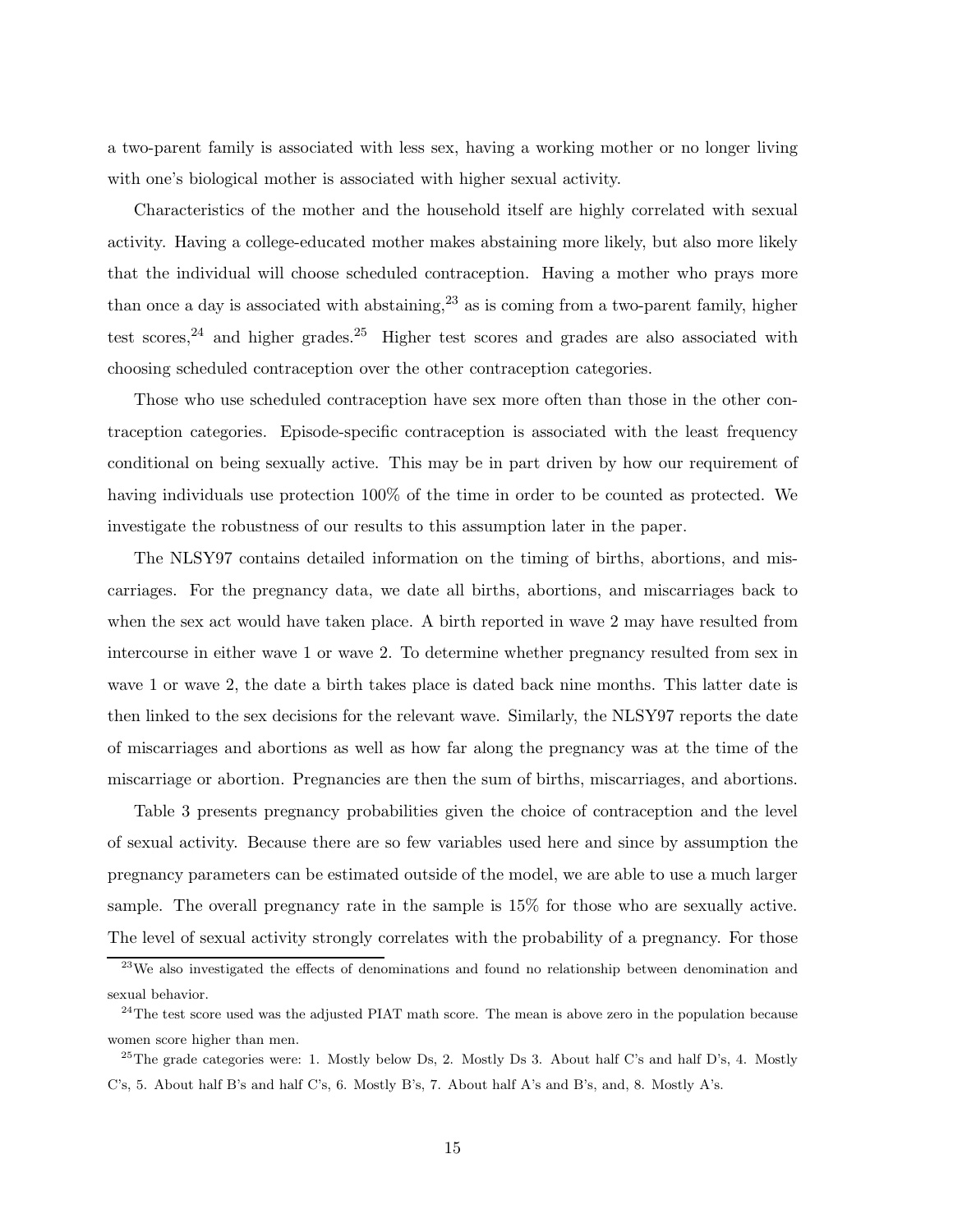|                                     |           |           |           |          | Contraception Conditional on Sex |
|-------------------------------------|-----------|-----------|-----------|----------|----------------------------------|
|                                     | Full      |           |           | Episode- |                                  |
|                                     | Sample    | No Sex    | None      | Specific | Scheduled                        |
| <b>Black</b>                        | 0.230     | 0.221     | 0.236     | 0.317    | 0.116                            |
| Adjusted test score                 | 0.110     | 0.140     | 0.046     | $-0.040$ | 0.263                            |
|                                     | (0.955)   | (0.969)   | (0.934)   | (0.960)  | (0.775)                          |
| Grades in 8th grade                 | 6.06      | 6.26      | 5.52      | 5.66     | 5.93                             |
|                                     | (1.65)    | (1.59)    | (1.72)    | (1.67)   | (1.67)                           |
| Age                                 | 16.3      | 16.0      | 16.9      | 16.7     | 17.2                             |
|                                     | (1.3)     | (1.3)     | (1.3)     | (1.3)    | (1.1)                            |
| Mother has some college             | 0.251     | 0.255     | 0.252     | 0.219    | 0.275                            |
| Mother college graduate or more     | 0.183     | 0.200     | 0.123     | 0.145    | 0.225                            |
| Mother Works Full-time <sup>‡</sup> | 0.641     | 0.611     | 0.721     | 0.676    | 0.716                            |
| Two Parent Family <sup>§</sup>      | 0.571     | 0.613     | 0.407     | 0.489    | 0.514                            |
| No Longer Living with Mother        | $0.157\,$ | $0.112\,$ | 0.291     | 0.212    | 0.232                            |
| Mother Prays Regularly (1997)       | 0.565     | 0.587     | $0.508\,$ | 0.540    | 0.500                            |
| Household Income (1997)             | 46274     | 49043     | 38693     | 41196    | 43863                            |
|                                     | (38895)   | (41389)   | (31741)   | (33942)  | (30785)                          |
| Sex 1-10 times                      | 0.148     |           | 0.310     | 0.688    | 0.194                            |
| Sex $11-50$ times                   | 0.111     |           | 0.420     | 0.226    | 0.398                            |
| Sex $51+$ times                     | 0.071     |           | 0.270     | 0.076    | 0.408                            |
| Observations                        | 4858      | 3258      | 660       | 656      | 284                              |

# Table 2: Means Conditional on Sex and Contraception  $\mathsf{Choices}^\dagger$

 $^\dagger \text{Standard~deviations in parentheses}$ 

‡Conditional on living with one's biological mother and after wave 1. In wave 1, no distinction was made between part and full-time work.

§ Conditional on living with one's biological mother. No updated information is available on these variables when the individual leaves home.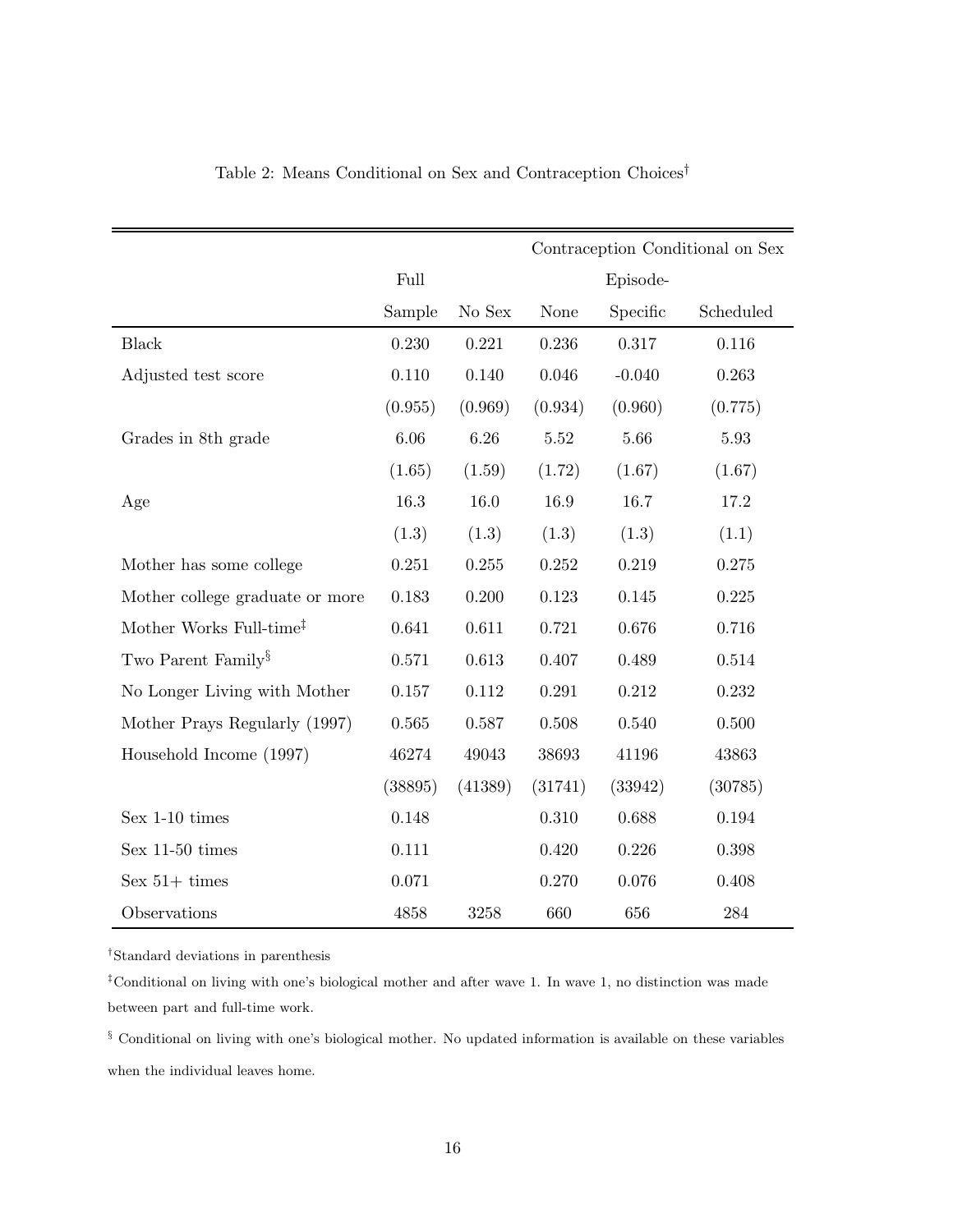who do not report using contraception 100% of the time, the probability of becoming pregnant increases from less than 20% to over 30% as we move from the lowest level of sexual activity to the highest.

Pregnancy rates are much lower if the individual reports using contraception 100% of the time.<sup>26</sup> Although both methods result in much lower pregnancy rates than those who are not protected, scheduled contraception is significantly more effective, particularly in the highest level of sexual activity.

These pregnancy rates may seem high. However, such high pregnancy rates exist conditional on reported 100% protection is consistent with the medical literature. Black et al. (2010) state that women in the U.S. report that 50% of unintended pregnancies are the result of contraceptive failure, with the corresponding number in France being 65%. Trussell's 2004 review article, where the samples studied are typically older than the ones in our data, found that typical use of male condoms resulted in pregnancy rates of 15% while if condoms had been used correctly the rate would have been 2%. Similar to the data here, methods such as the pill are more effective than condoms, both when used correctly and under typical use. Pregnancy rates under typical use for the pill are 8%.

### 4 Results

We now proceed to the estimates of the model, beginning with the pregnancy parameters. Estimates of the transition parameters on family status, mother working, and living with one's biological mother are reported in the appendix. Recall that the pregnancy parameters are only estimated for those who chose to engage in sexual intercourse. Table 4 presents the logit estimates of the probability of a pregnancy. As expected, higher levels of sexual activity

 $26$ We also considered cutoffs lower than 100% to qualify as protected. Although one would expect pregnancy rates to substantially increase for the unprotected group is a lower cutoff is used, using a cutoff of 75% protected has little effect on the average pregnancy probabilities for those classified as unprotected. Namely, the pregnancy rates were 18%, 26%, and 30% for the three levels of sexual activity. In contrast, steep increases in pregnancy probabilities were seen for those using episode-specific contraception, with the corresponding pregnancy rates rising to 10%, 16%, and 28%. This suggests that those who reported using contraception almost all the time are more similar to those who reported using little contraception than those who used contraception 100% of the time.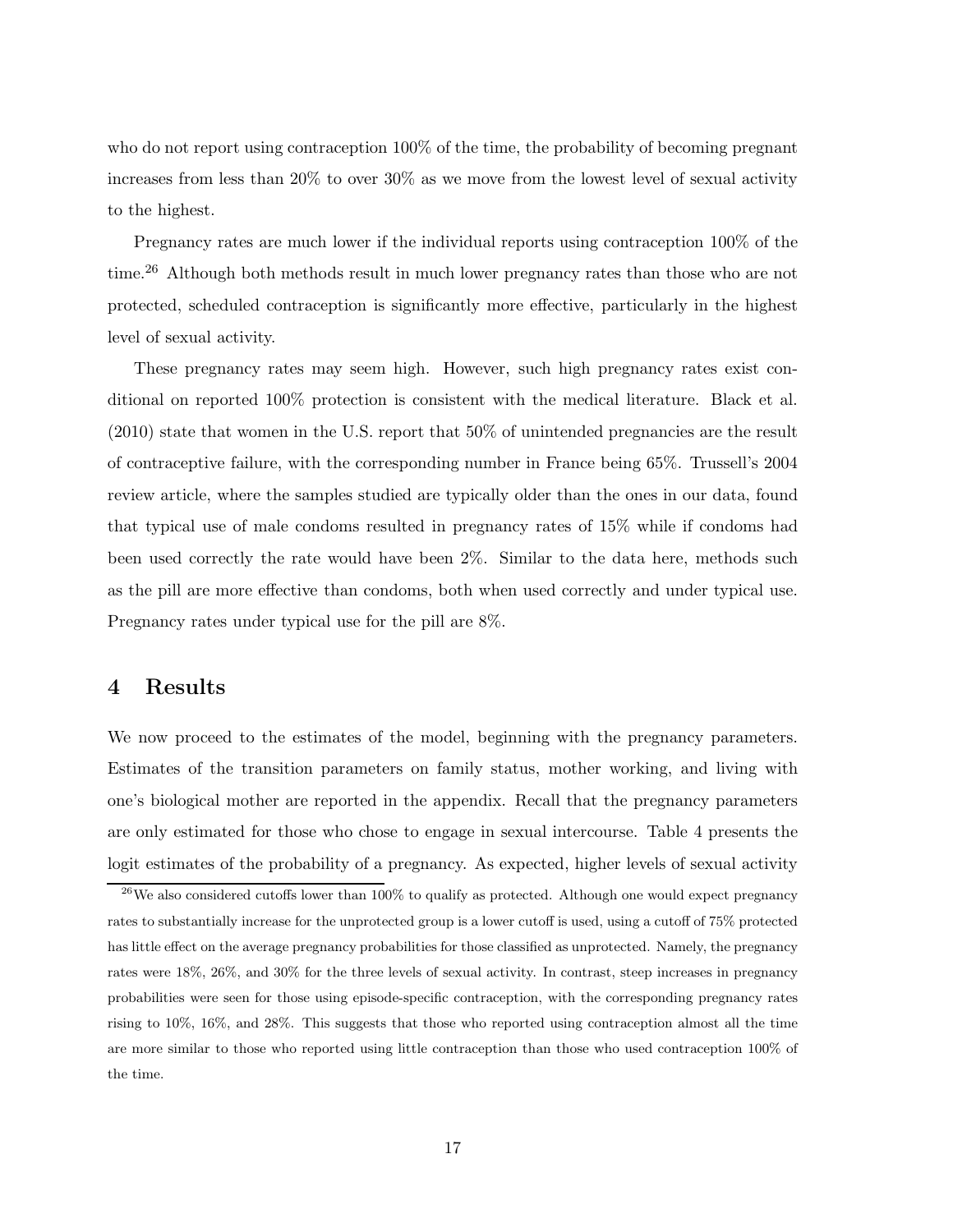|             |             | Episode-Specific | Scheduled     |
|-------------|-------------|------------------|---------------|
|             | Unprotected | Contraception    | Contraception |
| $Sex$ 1-10  | 0.193       | 0.078            | 0.057         |
|             | 689         | 1315             | 227           |
| $Sex 11-50$ | 0.230       | 0.087            | 0.076         |
|             | 846         | 503              | 408           |
| Sex $51+$   | 0.309       | 0.219            | 0.077         |
|             | 579         | 169              | 402           |

Table 3: Probability of Becoming Pregnant Conditional on Choice of Contraception and Level of Sexual Activity†

†Number of observations in italics. Sample includes all females between the ages of 14 and 19 who had sex in waves 1-5. All pregnancies are dated back to the sex decisions in these waves. The sample also include pregnancies reported in wave 6 that resulted from sex acts in wave 5.

are associated with higher probabilities of a pregnancy while contraception is associated with lower pregnancy probabilities.<sup>27</sup> Individuals become better at using contraception with age, though the coefficient is not statistically significant.

To get a sense for the magnitudes of these effects Table 5 shows the estimated pregnancy probabilities conditional on age, contraception choice, and level of sexual activity. Increased sexual activity increases pregnancy rates, particularly when contraception is not used. A sixteen year old moving from the lowest level of sexual activity to the highest sees their probability of becoming pregnant increase by 13 percentage points if unprotected, a little over 7 percentage points if using episode-specific contraception, and by 5 percentage points if using scheduled contraception. Unprotected sex results in pregnancy rates that are 1.5 times to 2.5 times higher than those using episode-specific contraception, and 2.5 times to over 4 times higher than those using scheduled contraception.  $28$  The lower pregnancy rates associated

 $27$ Adding the number of times an individual had sex did not improve the fit of the model. The coefficient on the number of times was small and insignificant, suggesting that we are losing little by discretizing sexual activity.

<sup>&</sup>lt;sup>28</sup>These differences may seem small but recall that an individual was classified as having protected sex only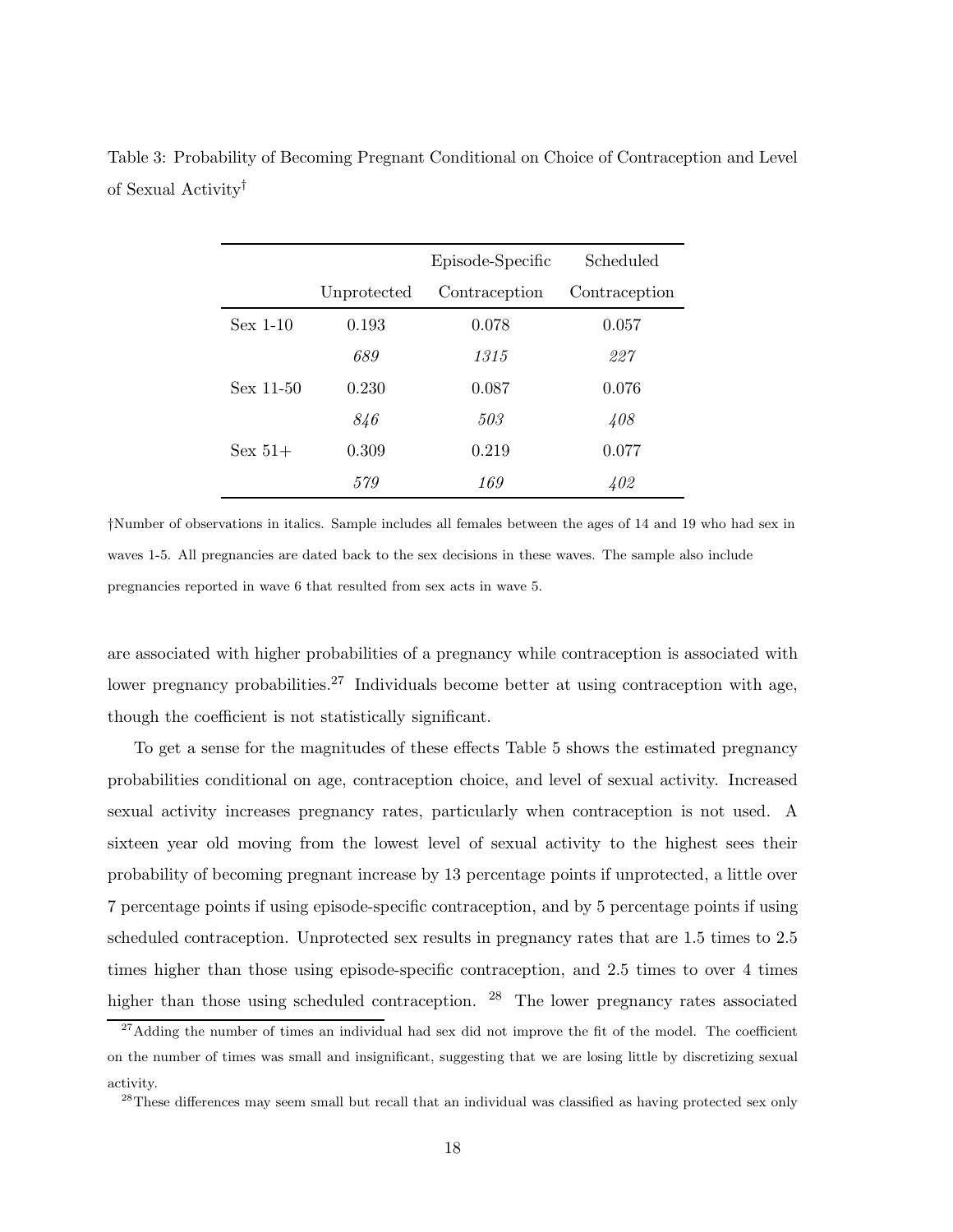|                            | Coefficient | Standard Error |
|----------------------------|-------------|----------------|
| Sex 11-50                  | 0.2479      | (0.1005)       |
| $Sex 50+$                  | 0.6943      | (0.1101)       |
| Episode-specific           | $-0.6688$   | (0.2258)       |
| Scheduled                  | -1.1497     | (0.2679)       |
| Age                        | 0.0246      | (0.0405)       |
| Contraception $\times$ Age | $-0.0933$   | (0.0652)       |
| Intercept                  | -1.8873     | (0.6924)       |
|                            |             |                |
| Observations               | 5136        |                |

Table 4: Logit Estimates of the Probability of Becoming Pregnant†

 $\dagger$  Logit estimates. Sample includes all females between the ages of 14 and 19 who had sex in waves 1-5. All pregnancies are dated back to the sex decisions in these waves. The sample also include pregnancies reported in wave 6 that resulted from sex acts in wave 5.

with contraception grow with the individual's age as the individual learns how to use the contraception correctly.

The parameters characterizing the flow utility of sex are given in Table 6. The first set of rows shows the coefficients on the demographic characteristics. Having a mother who prays regularly and coming from a two parent family both lowers the utility associated with sex relative to abstinence. In contrast, having a mother who works or not living with one's biological mother positively affects the utility associated with sex. Mother's education has no effect on utility associated with sex but has a substantial effect on sex choices through the terminal value function.

The specification and coefficient estimates of the terminal value function are reported in the appendix. What can be see from those estimates is that pregnancy costs are higher when individual's mother is college educated. Due to the non-linear portions, the other effects are

if the individual reported using contraception one hundred percent of the time. The unprotected category then includes individuals who often used protection but did not report using contraception every time.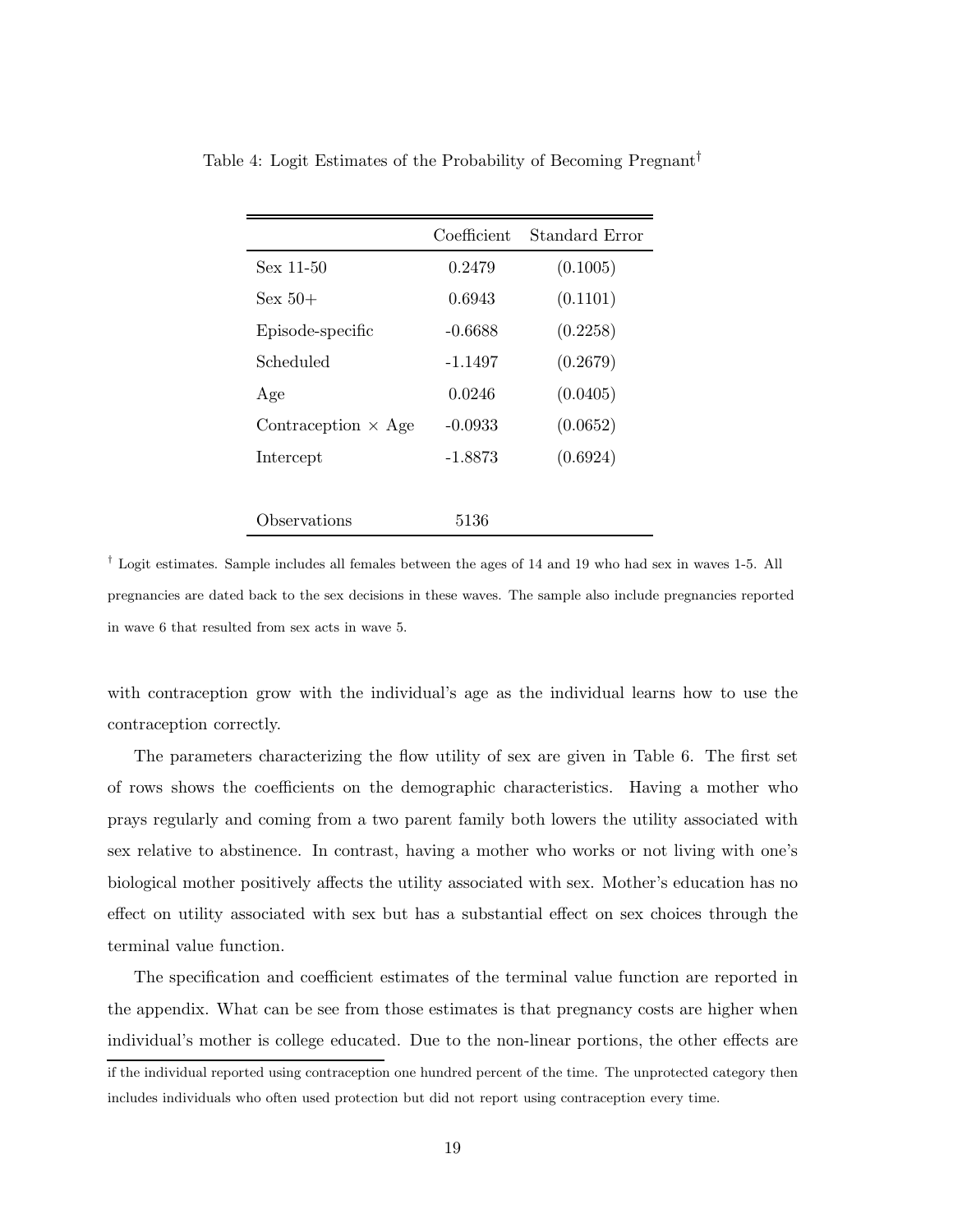|                  | Number of   |       |       |       | Age   |       |       |
|------------------|-------------|-------|-------|-------|-------|-------|-------|
| Protection       | Times       | 14    | 15    | 16    | 17    | 18    | 19    |
|                  | $Sex$ 1-10  | 0.176 | 0.180 | 0.183 | 0.187 | 0.191 | 0.195 |
| Unprotected      | $Sex$ 11-50 | 0.215 | 0.219 | 0.224 | 0.228 | 0.232 | 0.237 |
|                  | $Sex 51+$   | 0.300 | 0.305 | 0.310 | 0.316 | 0.321 | 0.326 |
|                  |             |       |       |       |       |       |       |
| Episode-specific | $Sex$ 1-10  | 0.099 | 0.093 | 0.087 | 0.082 | 0.077 | 0.072 |
| Contraception    | $Sex$ 11-50 | 0.123 | 0.116 | 0.109 | 0.103 | 0.096 | 0.091 |
|                  | $Sex 51+$   | 0.180 | 0.170 | 0.161 | 0.152 | 0.143 | 0.135 |
|                  |             |       |       |       |       |       |       |
| Scheduled        | $Sex$ 1-10  | 0.063 | 0.059 | 0.056 | 0.052 | 0.049 | 0.046 |
| Contraception    | $Sex$ 11-50 | 0.080 | 0.075 | 0.070 | 0.066 | 0.062 | 0.058 |
|                  | $Sex 51+$   | 0.119 | 0.112 | 0.106 | 0.099 | 0.093 | 0.088 |

Table 5: Estimated Pregnancy Probabilities

less easy to see, but variables associated with higher human capital (grades, test scores, family income), and therefore greater labor market rewards, increase pregnancy costs as well.

We parameterized the unobserved preferences for sex using a two-type mixture distribution.<sup>29</sup> The second type, which makes up a little less than a quarter of the population, is substantially less likely to have sex than the first type.

The final set of rows show the persistence parameters. For both contraception choices, we see no transition costs. However, the fixed costs of scheduled contraception is quite large. There then may be a tradeoff between encouraging the use of the pill versus encouraging condoms. Condoms help prevent sexually transmitted diseases, but encouraging individuals to use the pill will make birth control more of a habit. Both fixed and transition costs are significant for sex itself, with the transition cost being approximately three times the fixed cost. Such large effects imply that the long run effects of policy on sexual behavior may be

 $29$ We experimented with more types but the results consistently yielded estimates such that additional types were indistinguishable from the first two types.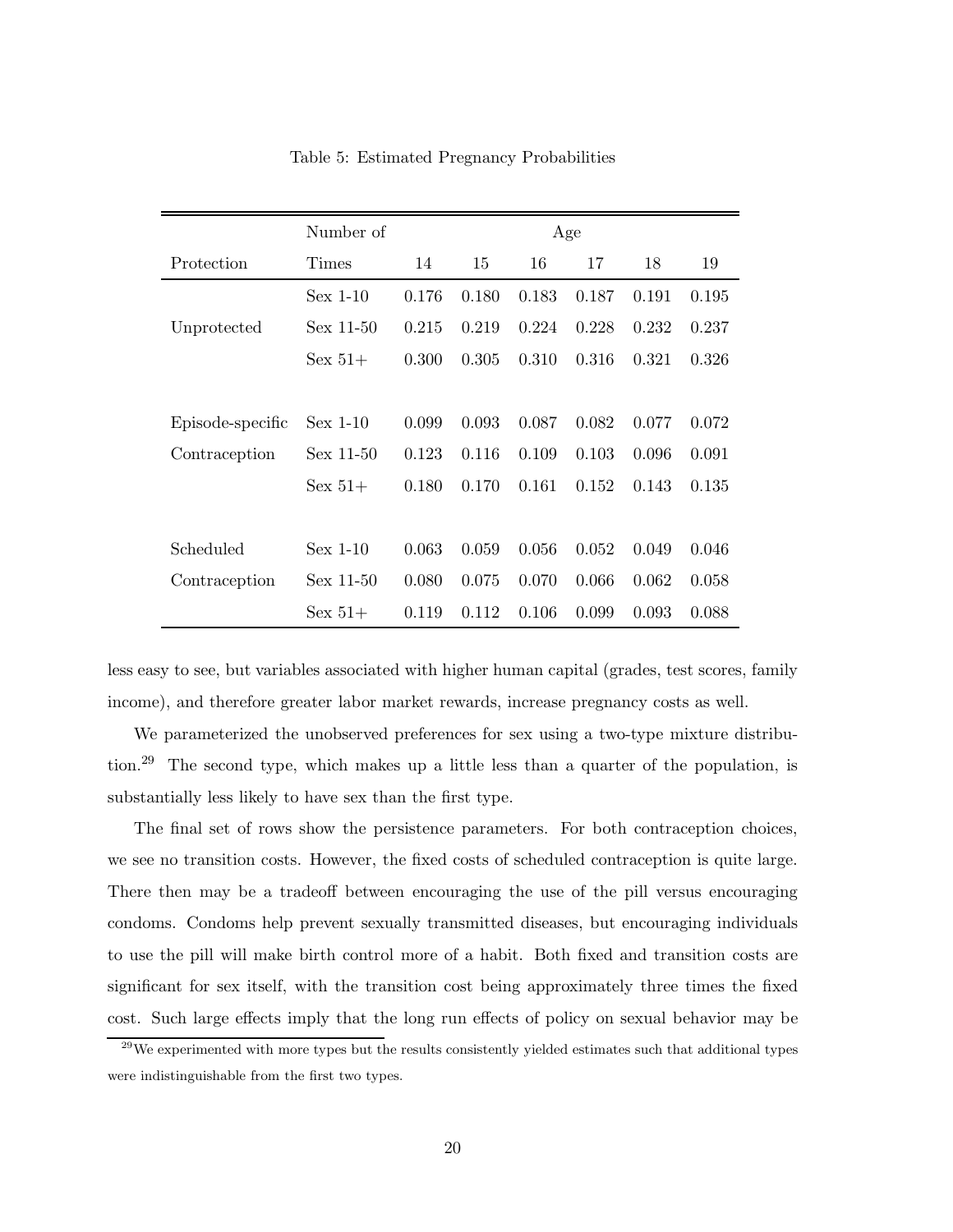different from the short run effects.

|             | Variable                                       | Coefficient | Std. Error |
|-------------|------------------------------------------------|-------------|------------|
|             | <b>Black</b>                                   | 0.205       | 0.120      |
|             | Mother Works Full-time                         | 0.275       | 0.085      |
|             | Two Parent Family                              | $-0.357$    | 0.092      |
| Flow        | No Longer Living with Mother                   | 0.230       | 0.116      |
| Utility     | Mother Prays Regularly                         | $-0.239$    | 0.075      |
|             | Mother Some College                            | $-0.048$    | 0.122      |
|             | Mother College                                 | 0.115       | 0.147      |
|             | Type 2                                         | $-1.406$    | 0.403      |
|             |                                                |             |            |
|             | Sex Transition Cost                            | $-1.551$    | 0.258      |
|             | Sex Fixed Cost                                 | $-0.540$    | 0.172      |
| Habit       | Episode-Specific Contraception Transition Cost | $-0.397$    | 0.216      |
| Persistence | Episode-Specific Contraception Fixed Cost      | 0.306       | 0.257      |
|             | Scheduled Contraception Transition Cost        | $-0.209$    | 0.298      |
|             | Scheduled Contraception Fixed Cost             | $-2.258$    | 0.232      |
|             |                                                |             |            |
|             | Prob. Type 2                                   | 0.234       | 0.041      |
|             | Observations                                   | 4858        |            |

Table 6: Parameters of the Utility Function†

† Estimates from the dynamic discrete choice model on only those who have continuous sex histories. The discount factor is set at 0.9. The utility function included age interacted with each of the choices which allows for pregnancy costs and flow tastes for the various choices to vary by age.

The utility function parameters are difficult to interpret because of the nonlinearities in the choice function. To see how demographic characteristics and habit persistence affect the sex choices, we calculate the probabilities of each of the contraception choices, aggregating over the level of sexual activity, given different demographics and sex histories. In particular, we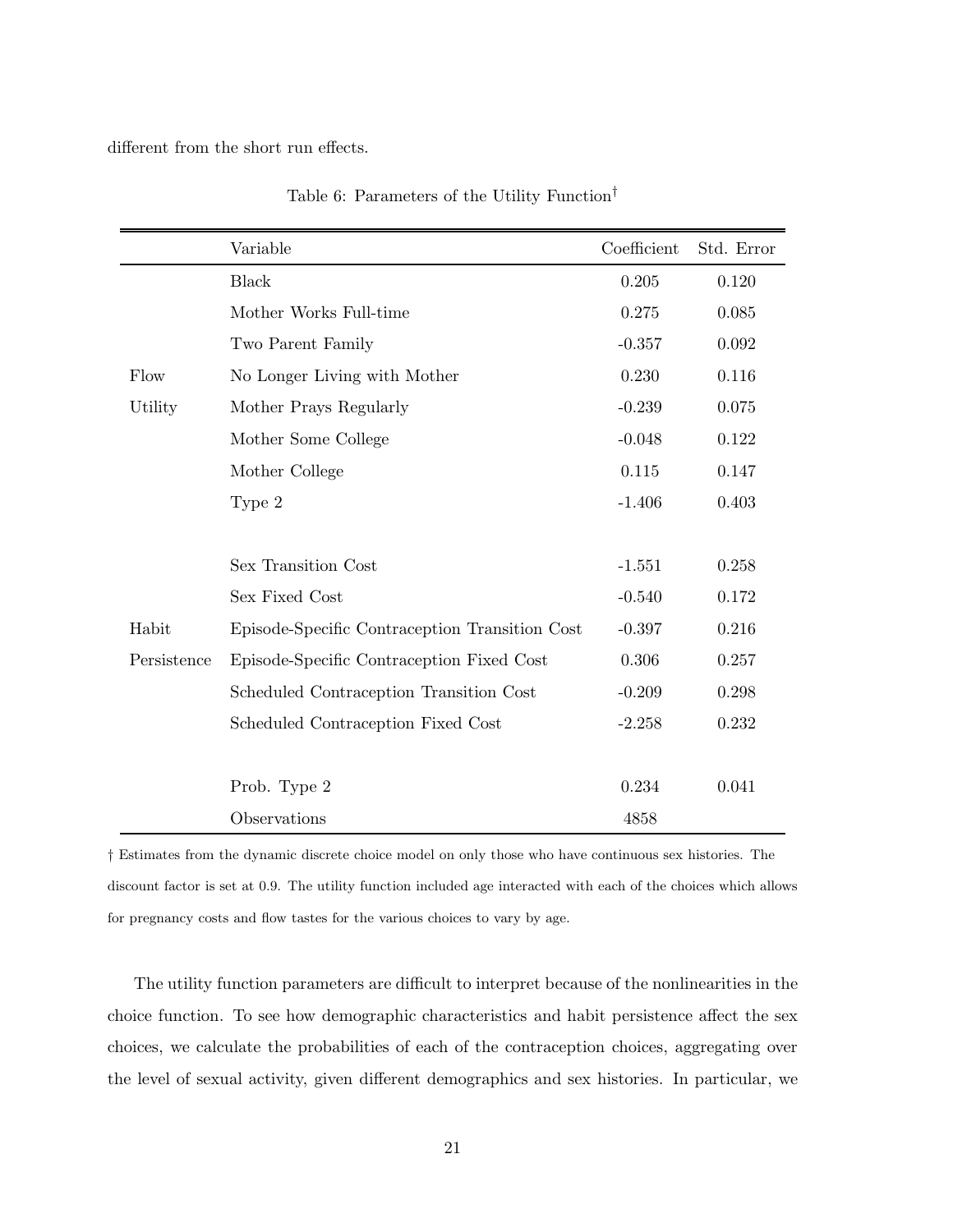forecast the decisions of sixteen year olds given the characteristics of those who are fourteen. We then assign the different values for particular demographic characteristics and see how these affect the probability of choosing particular sex options at age sixteen. Hence, when examining the effects of mother's education, we assign all individuals to the same level of mother's education and then repeat with a different level of mother's education. Results of these simulations are given in Table 7.

The first set of rows gives the unconditional probabilities of sex choices at age sixteen. Moving from having a mother who does not pray regularly to one who does decreases the probability of having sex by seven percentage points. Conditional on having sex, unprotected sex is more common for those with mothers who do not pray regularly. Individuals who are more likely to have sex in the future also expect to receive higher benefits from paying the fixed costs associated with contraception. The effect of an intact family is similarly strong–moving from an intact family at age fourteen to a single parent family at age fourteen results in a nine percentage point increase in the probability of having sex at age sixteen.

Recall that mother's education had little effect on the preferences for sex. However, the effect through the terminal value function is strong. Switching from a mother who has no education past high school to one with a college education results in an over five percentage point increase in the probability of abstaining. The shift away from sex is particularly strong for unprotected sex, with the move away from unprotected sex representing over half of the shift from sex. Grades, which only operate through the terminal value function have very large effects on the costs of pregnancy, likely due to their association with human capital. Moving from receiving mostly A's to mostly C's increases the probability of engaging in sexual activity by almost 19 percentage points, again with most of the drop coming from unprotected sex.

The next set of rows conditions on history. That is, instead of forecasting what the history will be given particular demographic characteristics, we will instead assume a particular sexual history. The second set of rows assumes a history of no sex while the third set assumes the person had sex in the previous period (age 15) and used episode-specific contraception. The differences across the second and third set of rows are quite large. While an individual who had an intact family at age sixteen would abstain eighty percent of the time conditional on abstaining in the past, the probability that a similar individual who had sex with episodespecific contraception in the previous period is thirty percent. Habit persistence is much more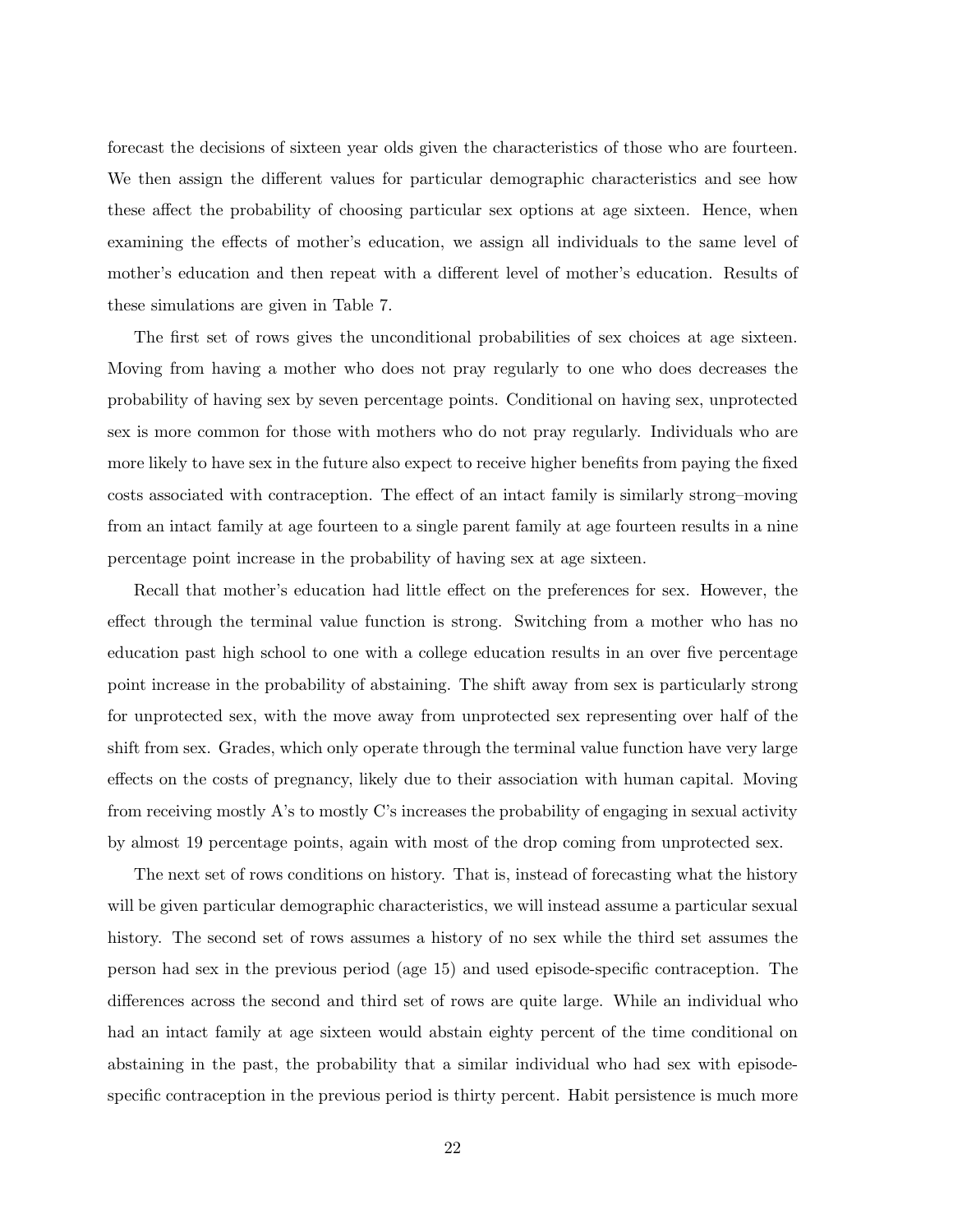important in determining sexual activity than having a praying mother, an intact family, a mother with a college education, or even grades.

These estimated effects and the policy simulations conducted in the next section are not informative if the model does a poor job of fitting the data. Using the sample of those aged fourteen, we forecast the sex choices and fertility outcomes and see how well this matches the trends in the data. The model predictions for ages 14 through 18 are shown in Table 8. Although we would expect to match the trends given the full set of age interactions, we are forecasting ahead with a particular subset of individuals. While in general predictions are very close to the data, the model slightly over-predicts sex rates at older ages. Conditional on having sex, the model predicts the level of sexual activity very well.

### 5 Policy Simulations

Given the model matches the predicted choices of sex and contraception use reasonably well, we now turn to policy simulations that examine the effects of changes in access to contraception for teens. In particular, we forecast the sex and contraception decisions and consequent pregnancy outcomes for sixteen year olds both when the policy is initially put into place (and thereby surprising the current sixteen year olds) and in the next two years after the policy. We use the characteristics of the fourteen year olds for the simulations. Hence, in year three of the policy sixteen year olds will have been exposed to the policy since they were fourteen.

We focus on two hypothetical policies. The first policy simulates the effects of decreasing access to all contraception, both episode-specific and scheduled. In this case the utility of using birth control is decreased (increasing the effective cost), though the utility of sex itself is left unchanged. An example of this could be curbing the distribution of contraceptives on school premises. The second policy simulates the effects of increases in access to episodespecific contraception and/or increases in the effectiveness of episode-specific contraception. Ad campaigns that encourage the use of condoms or through making condoms available in school bathrooms, both of which lower the effective costs of using condoms (raising the net utility of episode-specific contraception). Alternatively, sex education classes could lead to increased effectiveness of contraception (lowering pregnancy rates).

Table 9 shows the effect of the first policy change, decreasing access to contraception, on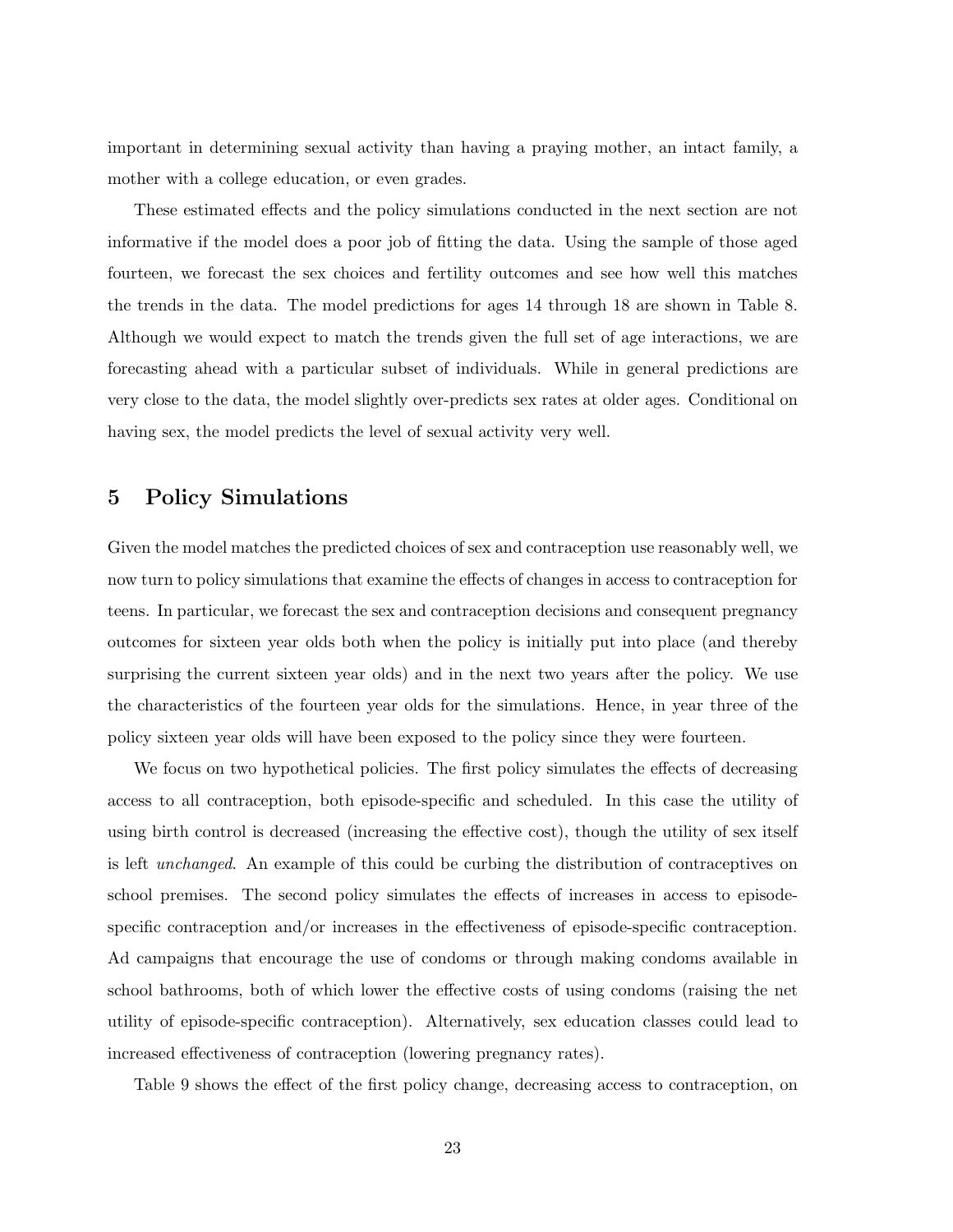|                            |                                |        | Mother Prays |                 | Mother's Education |        | Family Intact |              | Grade in 8th Grade |
|----------------------------|--------------------------------|--------|--------------|-----------------|--------------------|--------|---------------|--------------|--------------------|
|                            |                                | Yes    | No           | $Collect the +$ | HS or less         | Yes    | No            | Mostly $A's$ | Mostly C's         |
|                            | Abstain                        | 0.7254 | 0.6528       | 0.7269          | 0.6726             | 0.7252 | 0.6330        | 0.7946       | 0.6059             |
| Unconditional              | Unprotected Sex                | 0.1152 | 0.1407       | 0.1002          | 0.1385             | 0.1159 | 0.1489        | 0.0690       | 0.1760             |
| Probability                | Episode-Specific Contraception | 0.1188 | 0.1553       | 0.1301          | 0.1421             | 0.1225 | 0.1644        | 0.0989       | 0.1707             |
|                            | Scheduled Contraception        | 0.0405 | 0.0511       | 0.0428          | 0.0468             | 0.0365 | 0.0537        | 0.0375       | 0.0474             |
|                            |                                |        |              |                 |                    |        |               |              |                    |
|                            | Abstain                        | 0.8085 | 0.7600       | 0.8150          | 0.7739             | 0.8074 | 0.7521        | 0.8600       | 0.7339             |
| Conditional on             | Unprotected Sex                | 0.0859 | 0.1027       | 0.0695          | 0.1017             | 0.0855 | 0.1044        | 0.0495       | 0.1286             |
| $c_{fc} = NS, c_{15} = NS$ | Episode-Specific Contraception | 0.0835 | 0.1037       | 0.0866          | 0.0977             | 0.0844 | 0.1116        | 0.0679       | 0.1066             |
|                            | Scheduled Contraception        | 0.0222 | 0.0336       | 0.0289          | 0.0268             | 0.0228 | 0.0319        | 0.0227       | 0.0309             |
|                            |                                |        |              |                 |                    |        |               |              |                    |
|                            | Abstain                        | 0.2933 | 0.2438       | 0.3018          | 0.2628             | 0.2962 | 0.2331        | 0.3591       | 0.2266             |
| Conditional on             | Unprotected Sex                | 0.2882 | 0.2868       | 0.2470          | 0.2965             | 0.2797 | 0.2851        | 0.2135       | 0.3353             |
| $c_{fc} = EC, c_{15} = EC$ | Episode-Specific Contraception | 0.3393 | 0.3782       | 0.3589          | 0.3567             | 0.3443 | 0.3823        | 0.3409       | 0.3568             |
|                            | Scheduled Contraception        | 0.0792 | 0.0912       | 0.0923          | 0.0840             | 0.0798 | 0.0995        | 0.0865       | 0.0813             |
|                            |                                |        |              |                 |                    |        |               |              |                    |

Table 7: Choice Probabilities For Those Aged <sup>16</sup> Under Different Demographics †

†Forecasted from the characteristics of fourteen year-olds. Effects for intact family and mother works are the effects from having these characteristics at

age 14.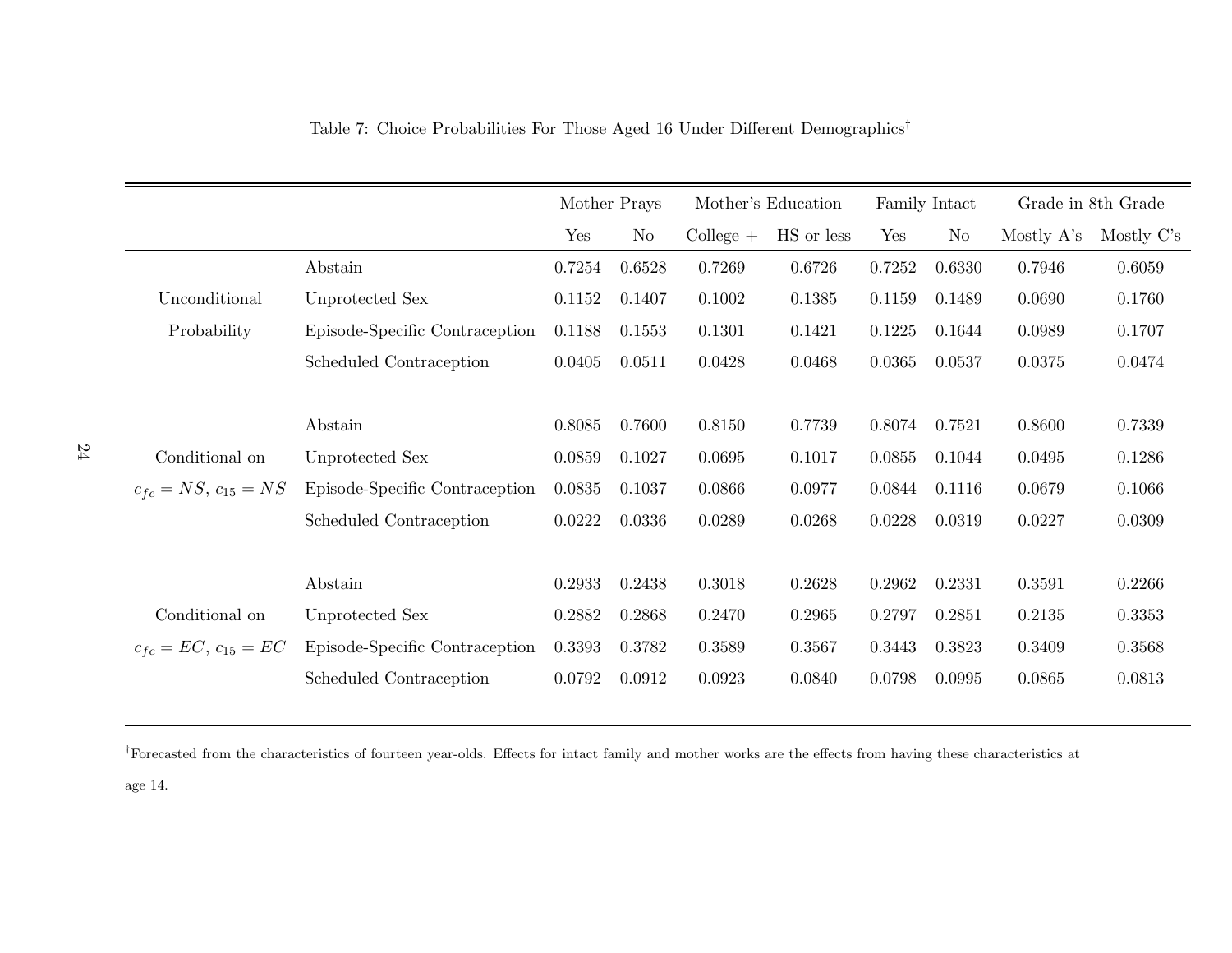|                  |        | $Age=14$ |        | $Age=15$ |        | $Age=16$ |        | $Age=17$ |        | $Age=18$ |
|------------------|--------|----------|--------|----------|--------|----------|--------|----------|--------|----------|
| Probability of:  | Model  | Data     | Model  | Data.    | Model  | Data     | Model  | Data     | Model  | Data     |
| Abstaining       | 0.8809 | 0.8745   | 0.7779 | 0.8171   | 0.6830 | 0.7117   | 0.5703 | 0.5942   | 0.4425 | 0.4702   |
| Unprotected Sex  | 0.0557 | 0.0607   | 0.0878 | 0.0718   | 0.1311 | 0.1198   | 0.1656 | 0.1582   | 0.2397 | 0.2235   |
| Episode-Specific | 0.0567 | 0.0586   | 0.1160 | 0.0954   | 0.1397 | 0.1286   | 0.1731 | 0.1660   | 0.1910 | 0.1872   |
| Scheduled        | 0.0067 | 0.0063   | 0.0183 | 0.0157   | 0.0462 | 0.0399   | 0.0910 | 0.0817   | 0.1268 | 0.119    |
| $Sex$ 1-10       | 0.0845 | 0.0879   | 0.1393 | 0.1141   | 0.1838 | 0.1669   | 0.1798 | 0.1702   | 0.1784 | 0.1727   |
| $Sex 11-50$      | 0.0292 | 0.0314   | 0.0581 | 0.0492   | 0.0948 | 0.0879   | 0.1536 | 0.1479   | 0.1998 | 0.1930   |
| $Sex 51+$        | 0.0054 | 0.0063   | 0.0247 | 0.0197   | 0.0384 | 0.0335   | 0.0963 | 0.0877   | 0.1794 | 0.1640   |

Table 8: Comparing Model Predictions with the  $\mathrm{Data}^\dagger$ 

†Model predictions are calculated using the characteristics of fourteen year olds.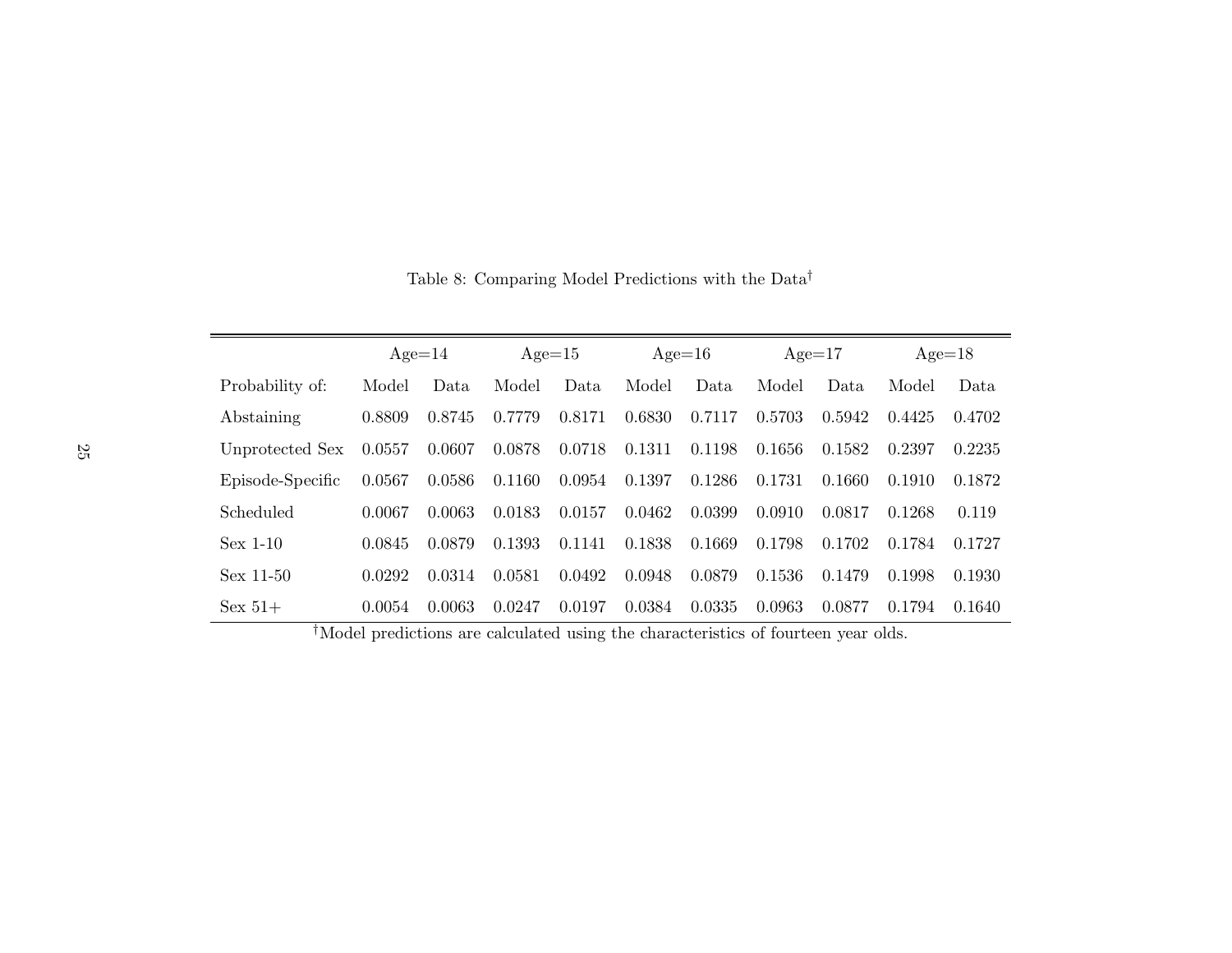sexual activity and pregnancy rates, aggregating across the levels of activity, in the first three years of the policy. Each element then gives the percentage change in the activity relative to the corresponding activity before the policy change. The first panel of Table 9 reports results for the population. In year 1 of the policy, decreasing access to contraception results in an almost eight percent increase in unprotected sex relative to the pre-policy rate. However, by year 3 increase is less than four percent. Large shifts are seen away from both contraception methods, and more so with longer exposure to the policy. The shift towards no sex is magnified over time, with a three percent increase relative to pre-policy in year 1 and an over five percent increase in year 3. Pregnancy rates drop in all three years of the policy, but are very small in the first year. For the population as a whole, even though rates of unprotected sex increase, the movement away from contraception methods that are not fully effective results in a drop in pregnancies. The drop in pregnancy rates relative to the pre-policy rate increase with the length of the policy as those who enter age 16 now have different sexual histories.

The effects of the policy may differ depending upon one's propensity to engage in sexual activity. Namely, if someone is unlikely to engage in sexual activity then the movement in the probability of protected sex to unprotected sex may be small relative to the movement from protected sex to no sex. However, the reverse may hold true for those who are likely to engage in sex. The second panel of Table 9 repeats the analysis for the 37% of the sample with the lowest grades in 8th grade, those individuals who had grades of half B's and C's or worse. Here we see an increase in pregnancy rates in the first year of the policy. The nine percent increase in unprotected relative to the pre-policy rates in the first year of the policy leads to increases in pregnancy rate that are higher than the corresponding decreases due to some individuals moving from protected sex to no sex. However, in the long run, the pregnancy rate are lower here are well. This again results from the differences in sexual histories in the long run, as the fraction of individuals who have not had sex in the past increases in the long run.

Our second policy simulation focuses on making episode-specific contraception more attractive and/or more effective at preventing pregnancy. Table 10 presents the policy simulations for the population while Table 11 conditions on having grades that were about half B's and C's or worse in the 8th grade. Increasing access to episode-specific contraception increases pregnancy rates in the long run. In the short run, those who have low grades see a small drop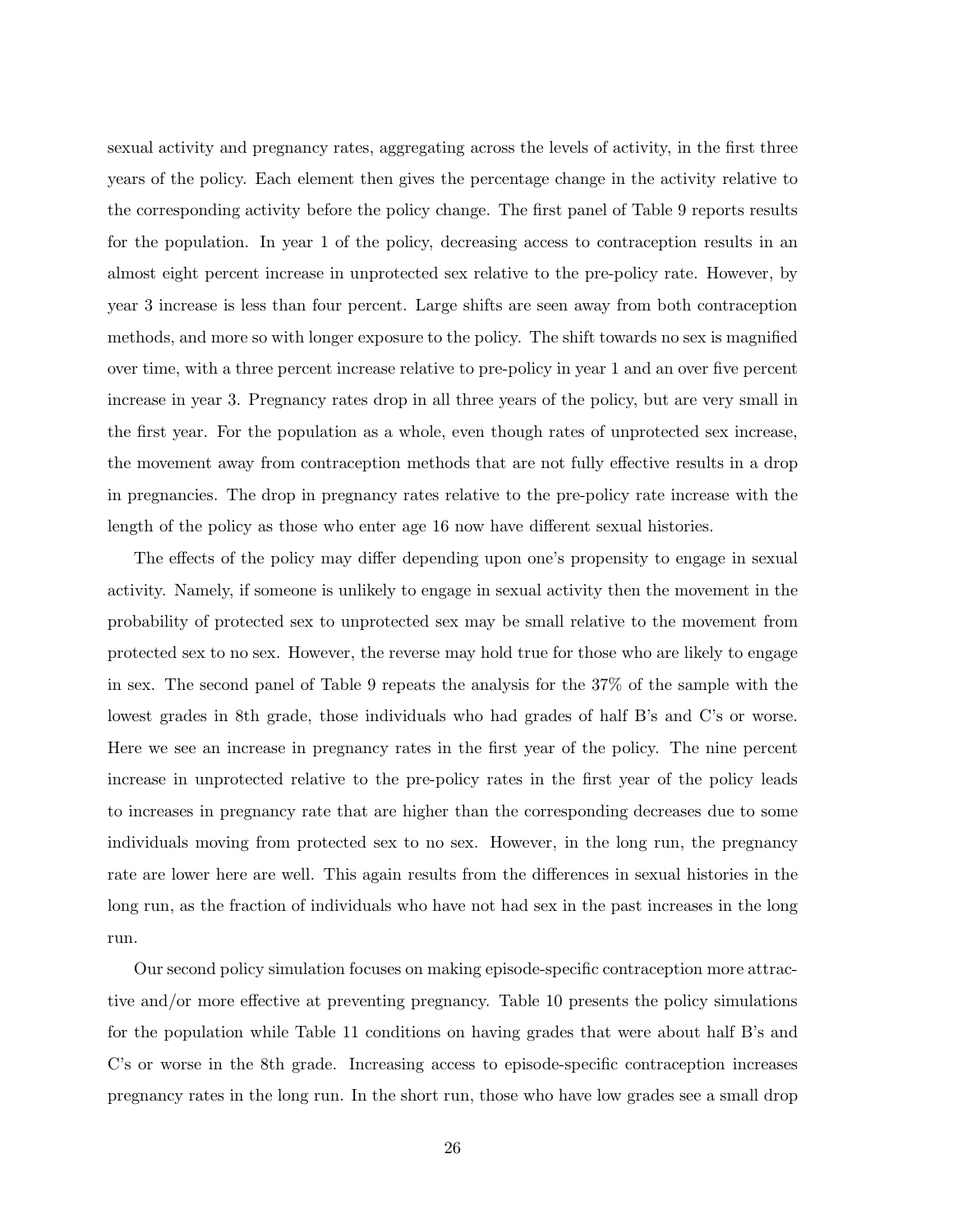|            |        |          | Unprotected | Episode-Specific | Scheduled     |           |
|------------|--------|----------|-------------|------------------|---------------|-----------|
|            |        | No Sex   | <b>Sex</b>  | Contraception    | Contraception | Pregnancy |
|            | Year 1 | $3.00\%$ | 7.90%       | $-14.57\%$       | $-18.78\%$    | $-0.83%$  |
| Population | Year 2 | $4.56\%$ | 5.18%       | $-17.59\%$       | $-22.99\%$    | $-3.73%$  |
|            | Year 3 | $5.26\%$ | 3.77\%      | $-18.76\%$       | $-24.89\%$    | $-5.14\%$ |
|            |        |          |             |                  |               |           |
|            | Year 1 | 3.38%    | 8.97%       | $-13.96\%$       | $-18.55\%$    | 1.31\%    |
| Low grades | Year 2 | $5.16\%$ | 7.38%       | $-16.38\%$       | $-22.51\%$    | $-0.64\%$ |
|            | Year 3 | $6.07\%$ | 5.87%       | $-17.00\%$       | $-24.12\%$    | $-2.00\%$ |

Table 9: <sup>16</sup> year old Short and Long Run Responses to Decreasing Access to Contraception†

†Forecasted from the sample of <sup>14</sup> year-olds assuming the change in policy was <sup>a</sup> surprise. Percent changes use the forecasts with no policy as the base. Tosimulate the policy, we lower the intercept parameters in equations (3) and (4) by 0.2. We experimented with different values for these changes and the qualitative results remained the same. Low income forecasts are done only for those individuals who had parents earnings at or below the 25th percentile of the income distribution in the data.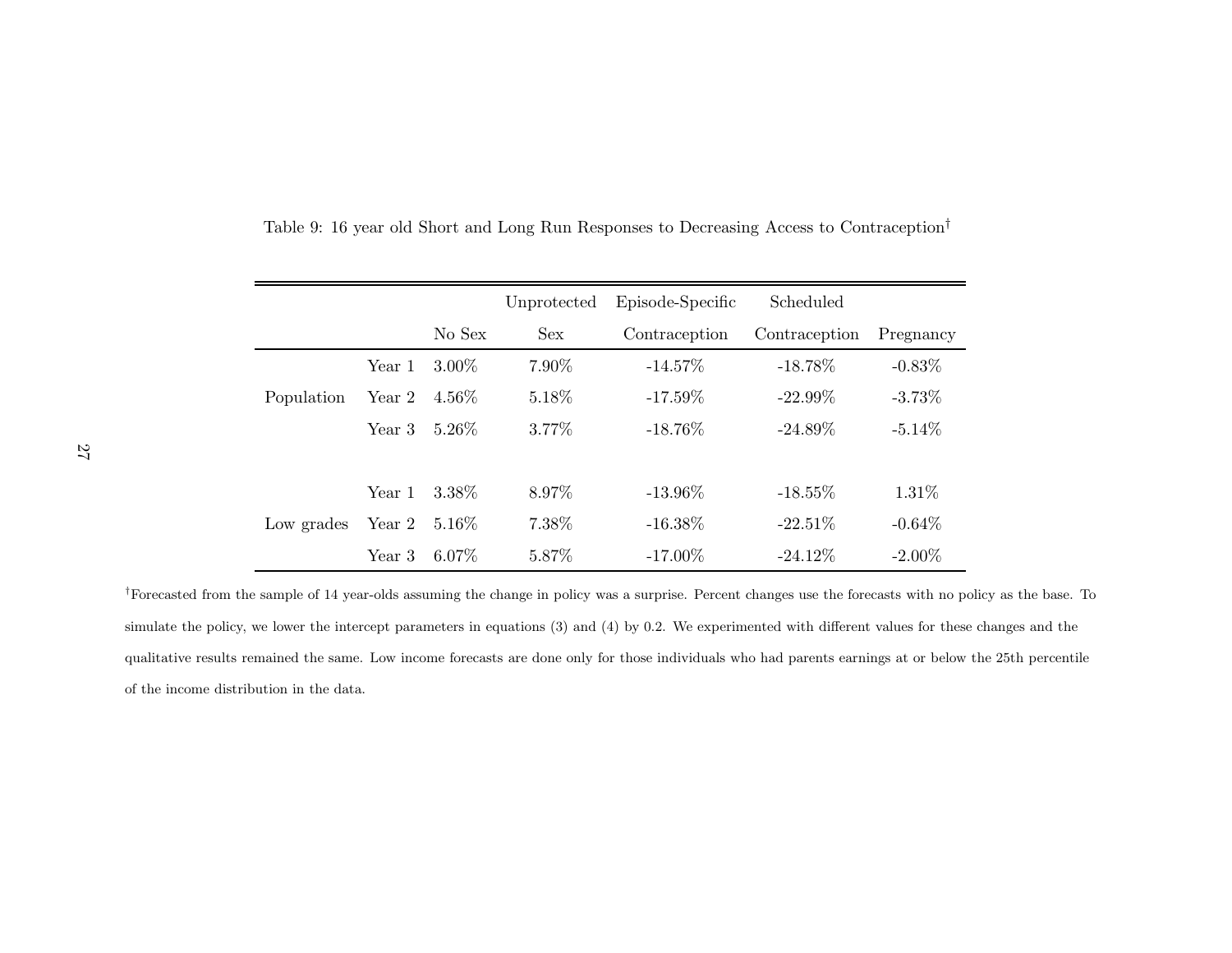|                  |        |           | Unprotected | Episode-Specific | Scheduled     |           |
|------------------|--------|-----------|-------------|------------------|---------------|-----------|
|                  |        | No Sex    | Sex         | Contraception    | Contraception | Pregnancy |
| Increased        | Year 1 | $-2.33\%$ | $-5.40\%$   | 17.64%           | $-7.08\%$     | 1.23\%    |
| Access           | Year 2 | $-3.70\%$ | $-3.43\%$   | 21.48\%          | $-5.83\%$     | 3.70%     |
|                  | Year 3 | $-4.40\%$ | $-2.22\%$   | 22.92\%          | $-4.16\%$     | $5.02\%$  |
|                  |        |           |             |                  |               |           |
| <b>Increased</b> | Year 1 | $-0.26\%$ | $-0.59\%$   | 1.97%            | $-0.90\%$     | $-2.75%$  |
| Effectiveness    | Year 2 | $-0.42\%$ | $-0.41\%$   | 2.41\%           | $-0.61%$      | $-2.52\%$ |
|                  | Year 3 | $-0.53\%$ | $-0.23%$    | 2.63%            | $-0.28\%$     | $-2.33\%$ |
|                  |        |           |             |                  |               |           |
| Increased Both   | Year 1 | $-2.65\%$ | $-6.51\%$   | 20.50\%          | $-8.21\%$     | $-2.35\%$ |
| Access and       | Year 2 | $-4.32\%$ | $-4.20\%$   | 25.15\%          | $-6.45%$      | $0.48\%$  |
| Effectiveness    | Year 3 | $-5.16\%$ | $-2.88\%$   | 27.09%           | $-4.67\%$     | 1.94\%    |

Table 10: 16 year old Short and Long Run Responses to Changes in the Attractiveness and Effectiveness of Condoms<sup>†</sup>

†Forecasted from the sample of <sup>14</sup> year-olds whose grades were half B's and C's or worse, assuming the change in policy was <sup>a</sup> surprise. Percent changes use the forecasts with no policy as the base. For increased access to episode-specific contraception, we increase the intercept parameter in equation (3) by0.2, leaving the fixed and transition costs unchanged. We experimented with different values for these changes and the qualitative results remained the same. For increased effectiveness, we increased the efficacy of episode-specific contraception by 10%.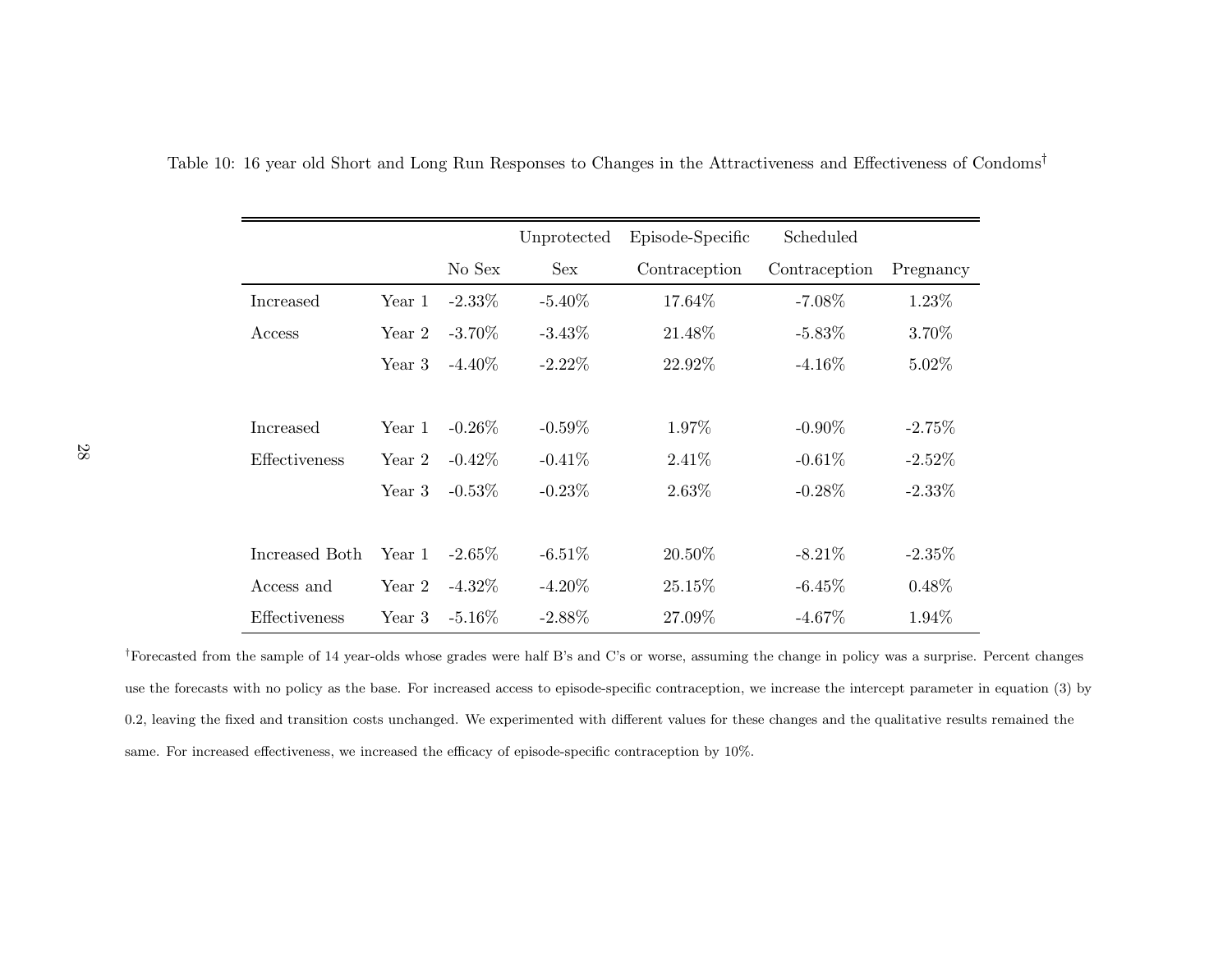Table 11: <sup>16</sup> year old Short and Long Run Responses to Changes in the Attractiveness and Effectiveness of Condoms Conditional on Having Low Grades †

|                |        |           | Unprotected | Episode-Specific | Scheduled     |           |
|----------------|--------|-----------|-------------|------------------|---------------|-----------|
|                |        | No Sex    | <b>Sex</b>  | Contraception    | Contraception | Pregnancy |
| Increased      | Year 1 | $-2.83\%$ | $-6.16\%$   | 17.06\%          | $-7.52\%$     | $-0.10\%$ |
| Access         | Year 2 | $-4.55\%$ | $-4.64\%$   | 20.22\%          | $-6.59\%$     | 1.80\%    |
|                | Year 3 | $-5.35\%$ | $-3.70\%$   | 21.05\%          | $-4.86\%$     | 2.77%     |
|                |        |           |             |                  |               |           |
| Increased      | Year 1 | $-0.18\%$ | $-0.22\%$   | $0.90\%$         | $-0.57\%$     | $-2.62\%$ |
| Effectiveness  | Year 2 | $-0.27\%$ | $-0.15%$    | 1.06\%           | $-0.41\%$     | $-2.53\%$ |
|                | Year 3 | $-0.36\%$ | $-0.09\%$   | 1.19%            | $-0.16\%$     | $-2.46\%$ |
|                |        |           |             |                  |               |           |
| Increased Both | Year 1 | $-2.98\%$ | $-7.10\%$   | 18.95%           | $-7.98\%$     | $-3.56\%$ |
| Access and     | Year 2 | $-5.02\%$ | $-5.29\%$   | 22.68%           | $-6.90\%$     | $-1.34\%$ |
| Effectiveness  | Year 3 | $-6.04\%$ | $-4.20\%$   | 24.15\%          | $-5.74%$      | $-0.18\%$ |

<sup>†</sup>Forecasted from the sample of 14 year-olds whose grades were half B's and C's or worse, assuming the change in policy was a surprise. Percent changes use the forecasts with no policy as the base. For increased access to episode-specific contraception, we increase the intercept parameter in equation (3) by0.2, leaving the fixed and transition costs unchanged. We experimented with different values for these changes and the qualitative results remained the same. For increased effectiveness, we increased the efficacy of episode-specific contraception by 10%.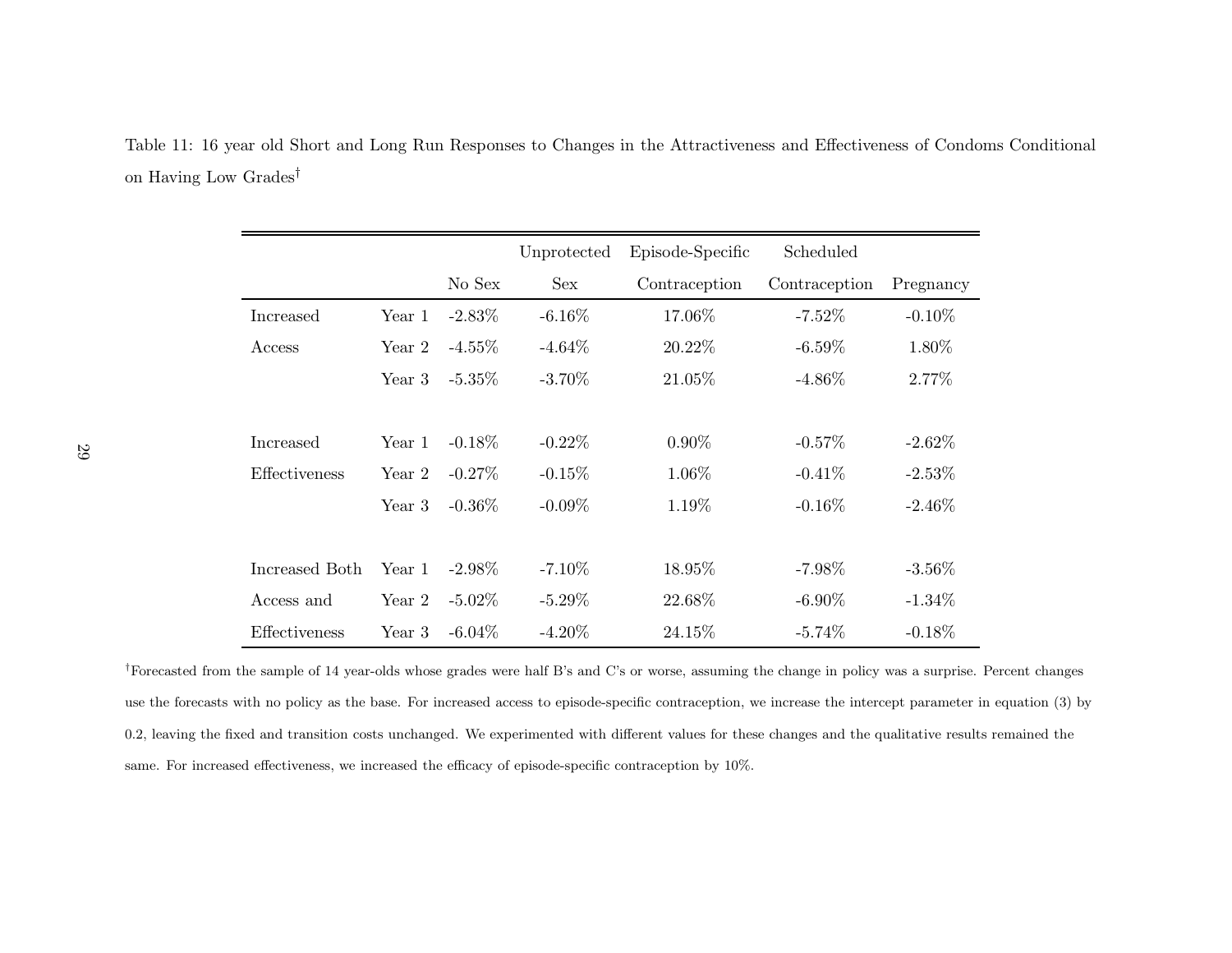in pregnancy rates that are undone in the long run due to changes in sexual histories. Making condoms 10% more effective at stopping pregnancy while leaving preference unchanged, however, results in drops in pregnancy rates in all years. While the long run effects are smaller than the short run effects, there is not enough of a change in behavior to compensate for the lower pregnancy rates associated with using episode-specific contraception. Mixing the two policies lowers pregnancy rates in both the short and long run for those with low grades, though by year 3 the effects are miniscule. For the population, however, a crossing is observed: first pregnancy rates fall but then, as sexual behavior adjusts, pregnancy rates rise.

Taken together, the policy simulations suggest making contraception more attractive may lead to higher pregnancy rates, particularly in the long run. However, increasing the efficacy of contraceptive use (yet somehow not affecting access) is likely to result in decreases in pregnancy rates both in the short and long run.

## 6 Conclusion

There is much persistence in teen sexual behavior. If this habit persistence arises from a moral or psychological barrier that has been crossed once an individual has sex for the first time (a fixed cost) or the first time in a relationship (a transition cost), programs that increase rates of teen sexual activity may lead to higher pregnancy rates in the long run than in the short run.

Our estimates show large transition and fixed costs to having sex. Persistence is also observed in using birth control methods like the pill, with smaller effects for condoms. The persistence in sexual activity is such that policies that affect access to contraception may have very different effects in the short run than the long run. Our results suggest that increasing access to contraception may actually increase long run pregnancy rates even when short run pregnancy rates fall. On the other hand, policies that decrease access to contraception, and hence sexual activity, may lower pregnancy rates in the long run. The primary purpose of our research is to illustrate the unintended consequences that may result if the dynamic aspects of teen decisions regarding sexual activity are ignored. In spite of the limitations that we discuss below, we believe that our work is important in showing that policy makers should be aware of such dynamic considerations when developing contraceptive policies.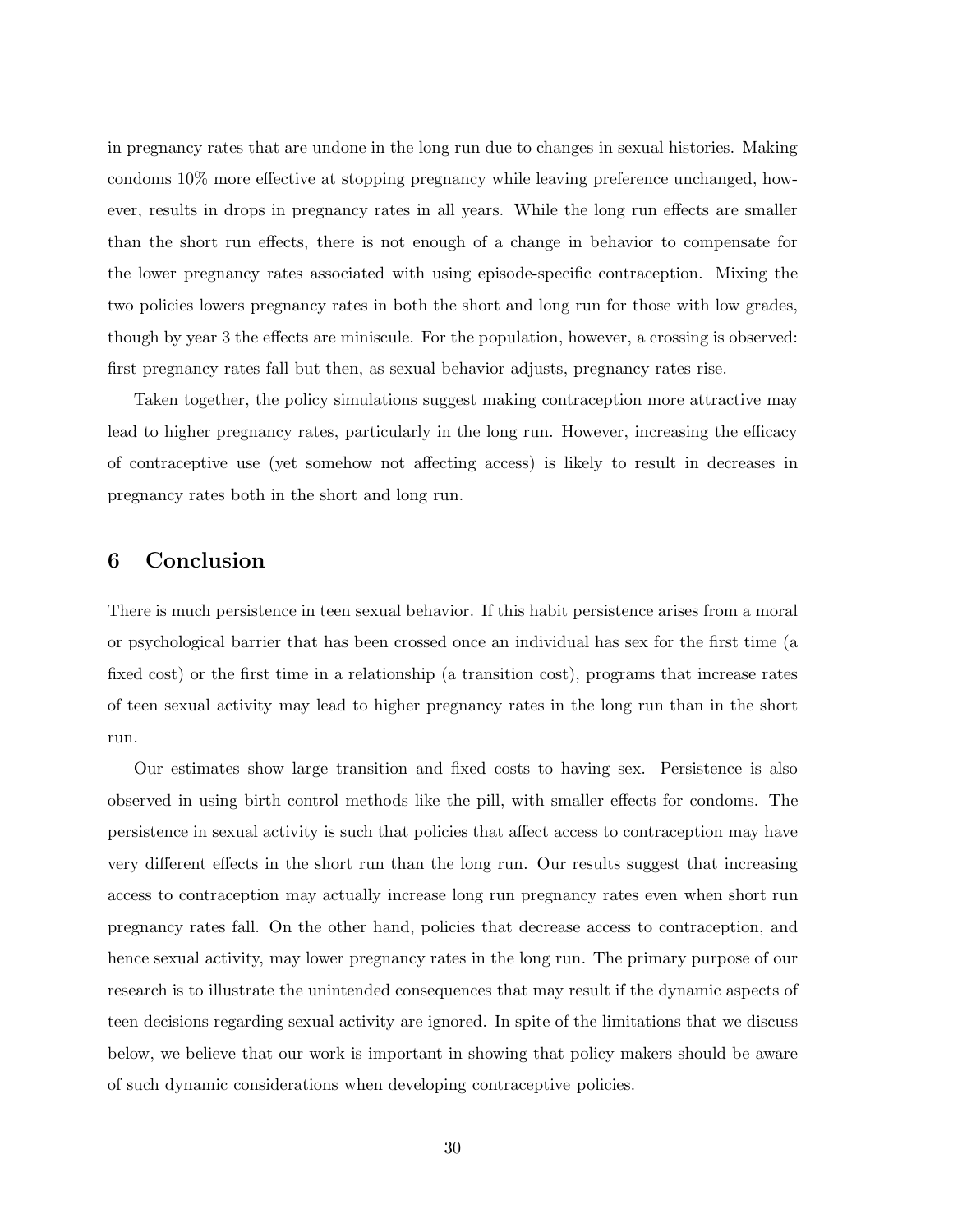It also needs to be emphasized that our focus is on teen sexual behavior and pregnancy outcomes. Hence our conclusions are not necessarily applicable to older individuals. For example, Goldin and Katz (2002) provide evidence on the benefits of the availability to oral contraception to women of college going and older ages. In our analysis we also do not examine the effects of access to contraception on incidence of sexually transmitted diseases. This is another factor that could be important in determining appropriate policies regarding access to contraception, particularly condoms.

There are many other factors, however, that may also point towards increased access to contraception having negative consequences. For example, Akerlof, Yellen, and Katz (1996) argue that contraception and birth control changed the bargaining terms between men and women, and led to an increase in out-of-wedlock births. We also do not examine the effects of peer networks or multiplicity of sexual partners on teen sexual decisions and pregnancy outcomes, both of which may lead to greater access to contraception having negative effects in the long run. For example, we may see fixed costs in the form of a moral or psychological barrier the first time one has sex outside of a committed relationship. To the degree that increased access to contraception encourages experimentation outside the committed relationship, habit persistence may again lead to greater access to contraception increasing teen pregnancy rates. Future research that extends our analysis to incorporate factors such as sexually transmitted diseases, bargaining in relationships, and multiplicity of partners will improve our understanding of the consequences of increased access to contraception for teens.

An alternative explanation of why there is so much persistence in sexual activity in the data is that the individual-level heterogeneity that we model as permanent is actually timevarying. In this case, the persistence observed in the data would not be endogenous to past behaviors but would reflect exogenous taste shocks that may be persistent over time. The policy implications of these two explanations are very different. Under the time-varying heterogeneity only our short run policy simulations are relevant. Our data are not rich enough to distinguish between these two hypotheses. Moreover, with rare exceptions (e.g., Pakes 1987), the convention in the dynamic discrete choice literature has been to allow for serial correlation between observed variables but not between unobserved variables. As in our work, this is commonly done using the procedure proposed by Heckman and Singer (1983) that allows for permanent unobserved heterogeneity. In our context an additional empirical argument in fa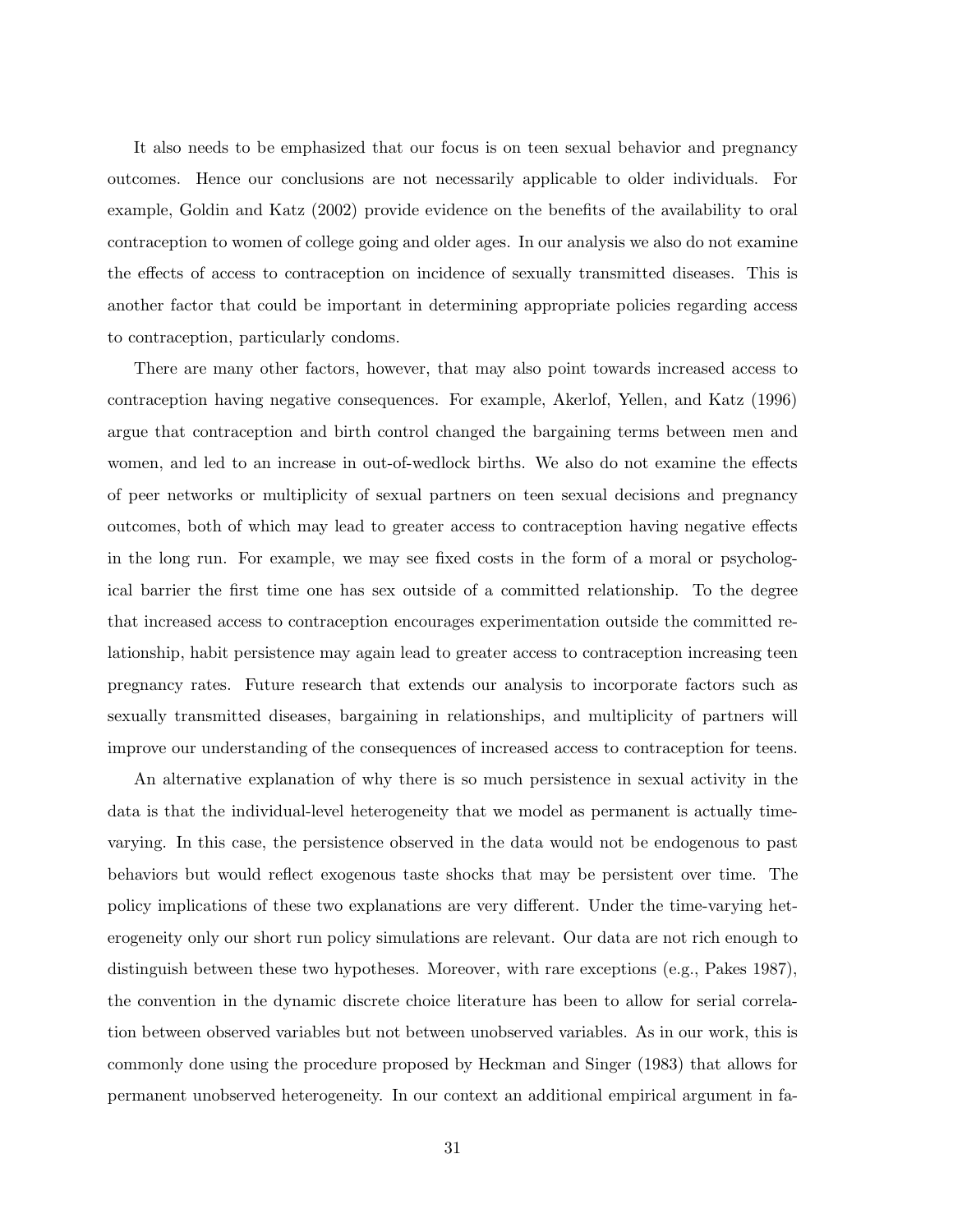vor of the permanent unobserved heterogeneity approach is that most of biological maturation has already occurred by age fourteen.<sup>30</sup>

Finally, in the spirit of Stigler and Becker<sup>31</sup> (1977) we have eschewed an explanation based on time varying unobserved heterogeneity. In making standard assumptions we find strong evidence of habit persistence. A clear direction for future research would be to attempt to distinguish habit persistence from time-varying unobserved heterogeneity. If, as our results suggest, the persistence observed in the data is indeed behavior-driven, even if partially, then the long run implications of our simulations need to be considered seriously in the development of contraception policies given the potential for unintended consequences.

### References

- [1] Adamczyk, A., and J. Felson. "Friends' Religiosity and First Sex." Social Science Research, pp. 924-947, 35 (2006).
- [2] Akerlof, G.A., Yellen, J.L. and M.L. Katz "An Analysis of Out-of-Wedlock Childbearing in the United States." Quarterly Journal of Economics, 111 (2:2002).
- [3] Arcidiacono, P. "Affirmative Action in Higher Education: How do Admission and Financial Aid Rules Affect Future Earnings?" Econometrica, 73 (5:2005).
- [4] Arcidiacono, P., Sieg, H. and F. Sloan. "Living Rationally Under the Volcano? An Empirical Analysis of Heavy Drinking and Smoking", International Economic Review, pp. 37-65, 48 (1:2007).
- [5] Ashby, S. L., Edmonson, M. B., and C. M. Arcari. "Television Viewing and Risk of Sexual Initiation by Young Adolescents." Archives of Pediatrics and Adolescent Medicine, pp. 375-380, 160 (2006).

<sup>30</sup>Chumelea et al. (2003) found that 90% of U.S. girls had attained menarche by 13.75 years of age. Further, menarche is one of the late events of puberty (Zabin et al. 1986).

 $31E.g.,$  Becker and Stigler state (p. 76) "On our view, one searches, often long and frustratingly, for the subtle forms that prices and incomes take in explaining differences among men and periods. If the latter approach yields more useful results, it is the proper choice."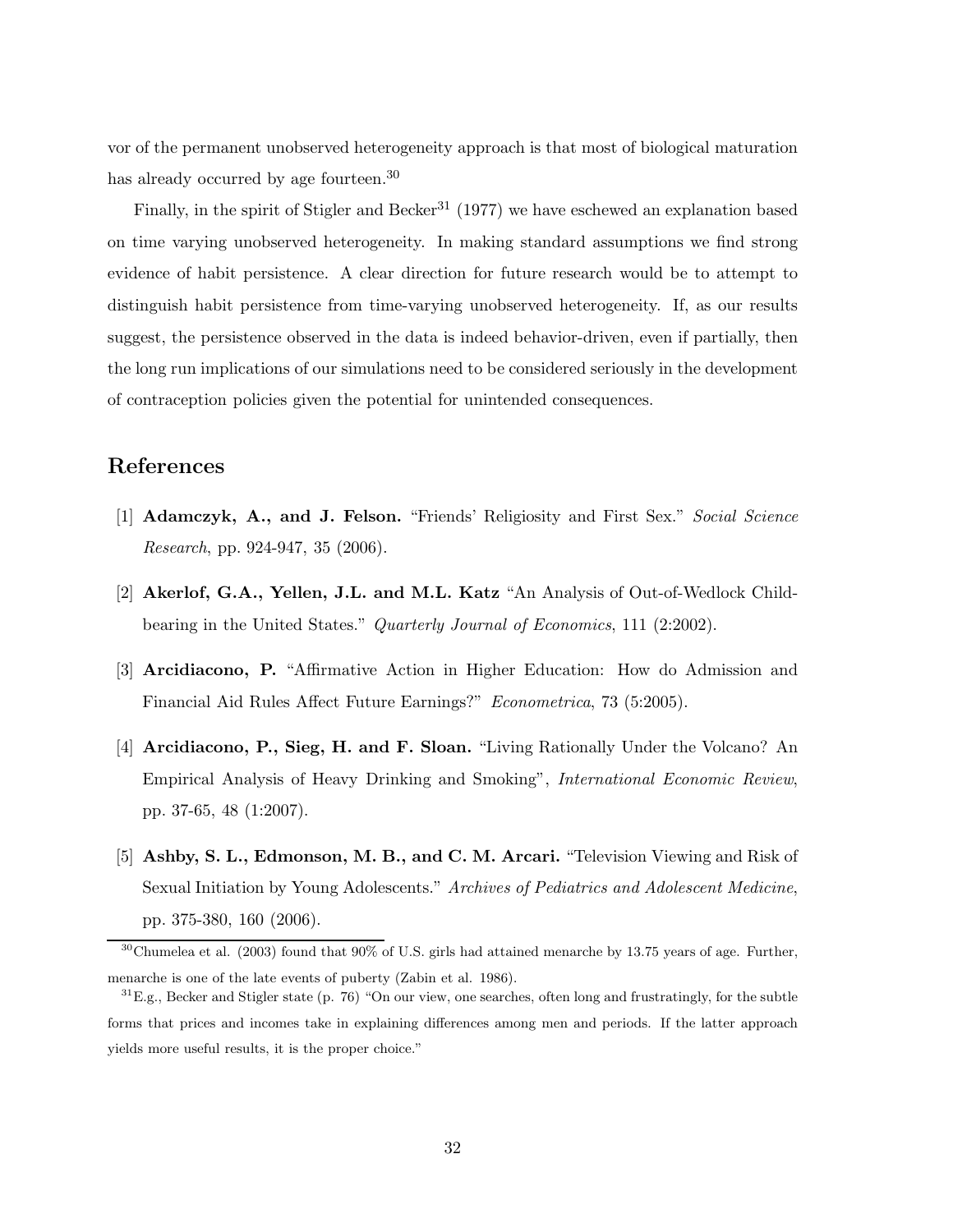- [6] **Bearman, P.S. and H. Brückner.** "Promising the Future: Virginity Pledges and the Transition to First Intercourse." American Journal of Sociology, 106 (4:2001).
- [7] Bearman, P., Moody, J., and K. Stovel. "Chains of Affection: The Structure of Adolescent Romantic and Sexual Networks." American Journal of Sociology, pp. 44-91, 110 (1: 2004).
- [8] Black, K.I., Gupta, S., Rassi, A. and A. Kubba. "Why do women experience untimed pregnancies? A review of contraceptive failure rates", Best Practice  $\mathcal{B}$  Research Clinical Obstetrics and Gynaecology, pp. 443-455, 24 (2010).
- [9] Cameron, S. and J. Heckman. "The Dynamics of Educational Attainment for Black, Hispanic, and White Males." Journal of Political Economy, 109 (3:2001).
- [10] Cameron, S. and J. Heckman. "Life Cycle Schooling and Dynamic Selection Bias: Models and Evidence for Five Cohorts of American Males." Journal of Political Economy, 106 (2:1998).
- [11] Chumlea, W.C., Schubert, C.M., Roche, A.F., and H.E. Kulin. "Age at Menarche and Racial Comparisons in U.S. Girls", Pediatrics, pp. 110-113, 111 (1: 2003).
- [12] Carro, J.M. and P. Mira. "A Dynamic Model of Contraceptive Choice of Spanish Couples", Journal of Applied Econometrics, pp. 955-980, 21 (2006)
- [13] Day, R.D. "The Transition to First Intercourse Among Racially and Culturally Diverse Youth" *Journal of Marriage and the Family*, pp. 749-62, 54(4:1992).
- [14] Delavande, A. "Pill, Patch, or Shot? Subjective Expectations and Birth Control Choice" International Economic Review, pp. 999-1042, 49(3:2008).
- [15] Eckstein, Z. and K. Wolpin. "Why Youths Drop out of High School: The Impact of Preferences, Opportunities, and Abilities" Econometrica, 67 (6:1999).
- [16] Furstenberg, F.F. "When Will Teenage Childbearing Become a Problem? The Implications of Western Experience for Developing Countries" Studies in Family Planning, pp. 246-253, 29 (2:1998).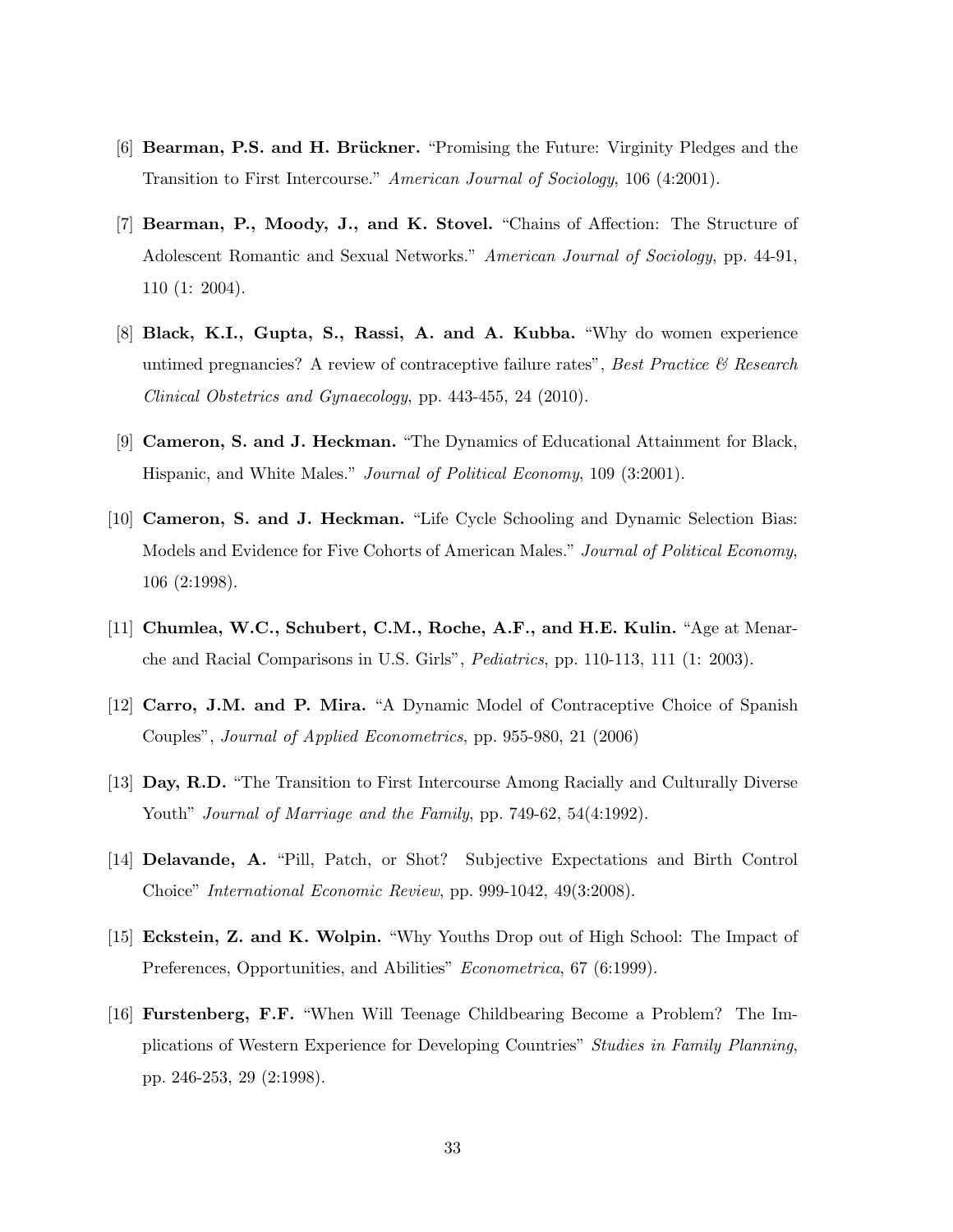- [17] Furstenberg, F.F., Brooks,-Gunn, J., and S.P. Morgan. "Race Differences in the Timing of Sexual Intercourse" American Sociological Review, pp. 511-18, 52 (1987).
- [18] Girma, S. and D. Paton. "Matching estimates of the impact of over-the-counter emergency birth control on teenage pregnancy." Health Economics, pp. 1021-1032, 15  $(10:2006).$
- [19] Gilleskie, D. and K. Strumpf. "The Behavioral Dynamics of Youth Smoking", Journal of Human Resources pp. 822-866, 40 (4:2005).
- [20] Goldin, C. and L. F. Katz. "The Power of the Pill: Oral Contraceptives and Women's Career and Marriage Decisions." Journal of Political Economy, pp. 730-70, 110 (4:2002).
- [21] Heckman, J. "Heterogeneity and State Dependence." Studies in Labor Markets, (Edited by S. Rosen). (University of Chicago Press, 1981).
- [22] Heckman, J. and B. Singer "A Method for Minimizing the Impact of Distributional Assumptions in Econometric Models for Duration Data," Econometrica, pp. 271–320. (52:1984)
- [23] Hotz, V.J. and R.A. Miller. "An Empirical Analysis of Life Cycle Fertility and Female Labor Supply." Econometrica, pp. 91-118, 56 (1:1998).
- [24] Hotz, V.J. and R.A. Miller. "Conditional Choice Probabilities and the Estimation of Dynamic Models." Review of Economic Studies, pp. 497-529, 60 (3:1993).
- [25] Jones, E.F. and J.D. Forrest "Underreporting of Abortion in Surveys of U.S. Women: 1976 to 1988." Demography, pp. 113-126, 29 (1:1992).
- [26] Kane, T. and D. Staiger. "Teen Motherhood and Abortion Access." Quarterly Journal of Economics, pp. 467-506, 111 (2:1996).
- [27] Keane, M. "Modeling heterogeneity and State Dependence in Consumer Choice Behavior." Journal of Business and Economic Statistics, pp. 310-327, 15 (3:1997).
- [28] Keane, M. and K. Wolpin. "The Career Decisions of Young Men." Journal of Political Economy, 105 (3:1997).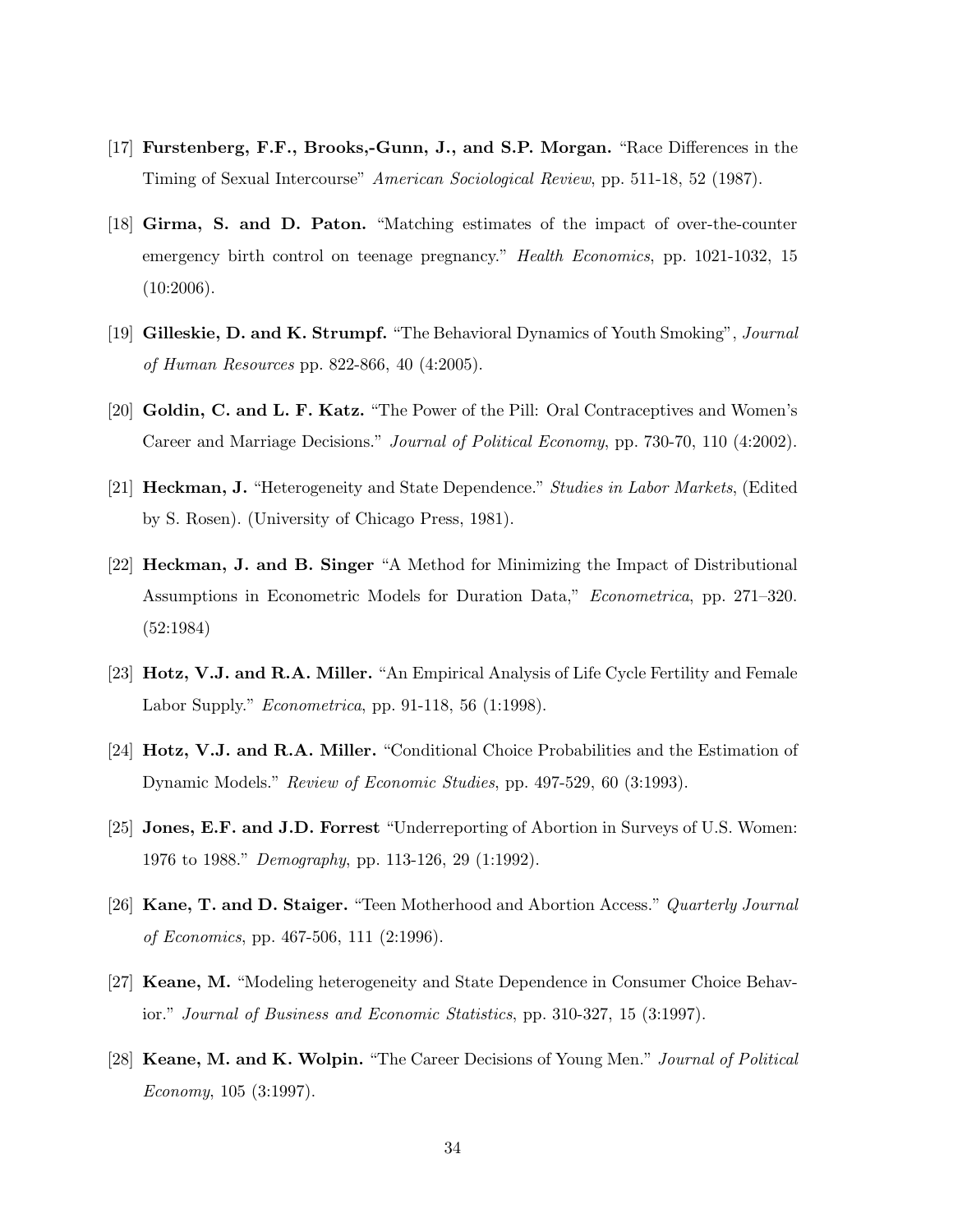- [29] Khwaja, A. "Health Insurance, Habits, and Health Outcomes: A Dynamic Stochastic Model of Investment in Health." Ph.D. Dissertation, University of Minnesota (2001).
- [30] Levine, P., Trainor, A., and D. Zimmerman. "The Effect of Medicaid Abortion Funding Restrictions on Abortions, Pregannacies, and Births." Journal of Health Economics, pp. 555-578, 15 (5:1996).
- [31] Lundberg, S. and R. Plotnik. "Adolescent Premarital Childbearing: Do Economic Incentives Matter?." *Journal of Labor Economics*, pp. 177-200, 13 (2:1995).
- [32] McFadden, D. "Econometric Models of Probabilistic Choice." Structural Analysis of Discrete Data with Econometric Applications, (Edited by Manski, Charles and Daniel McFadden). (1981).
- [33] McFadden, D. "Modelling the choice of Residential Location" in Spatial Interaction Theory and Planning Models (Edited by Karlqvist, Anders; Lundqvist, Lars; Snikcars, Folke; and Jorgen Weibull.) (New York, NY: North-Holland Publishing Company, 1978).
- [34] Oettinger, G. "The Effects of Sex Education on Teen Sexual Activity and Teen Pregnancy." *Journal of Political Economy*, pp. 606-644, 107 (3:1999).
- [35] Paton, D. "The Economics of Family Planning and Underage Conception." Journal of Health Economics, 21 (2:2002).
- [36] Rosenzweig, M. and Schultz, T. "The Demand for and Supply of Births: Feritility and Its Life Cycle Consequences." American Economic Review, pp. 992-1015, 75 (5:1985).
- [37] Rust, J. "Optimal Replacement of GMC Bus Engines: An Empirical Model of Harold Zurcher." Econometrica, 55 (5:1987).
- [38] Singh, S. and Darroch, J.E. "Adolescent pregnancy and childbearing: levels and trends in developed countries." Family Planning Perspectives pp. 14-23, 32 (1:2000).
- [39] Stigler, G. J. and G. S. Becker. "De Gustibus Non Est Disputandum." American Economic Review, pp. 76-90, 67 (2: 1977).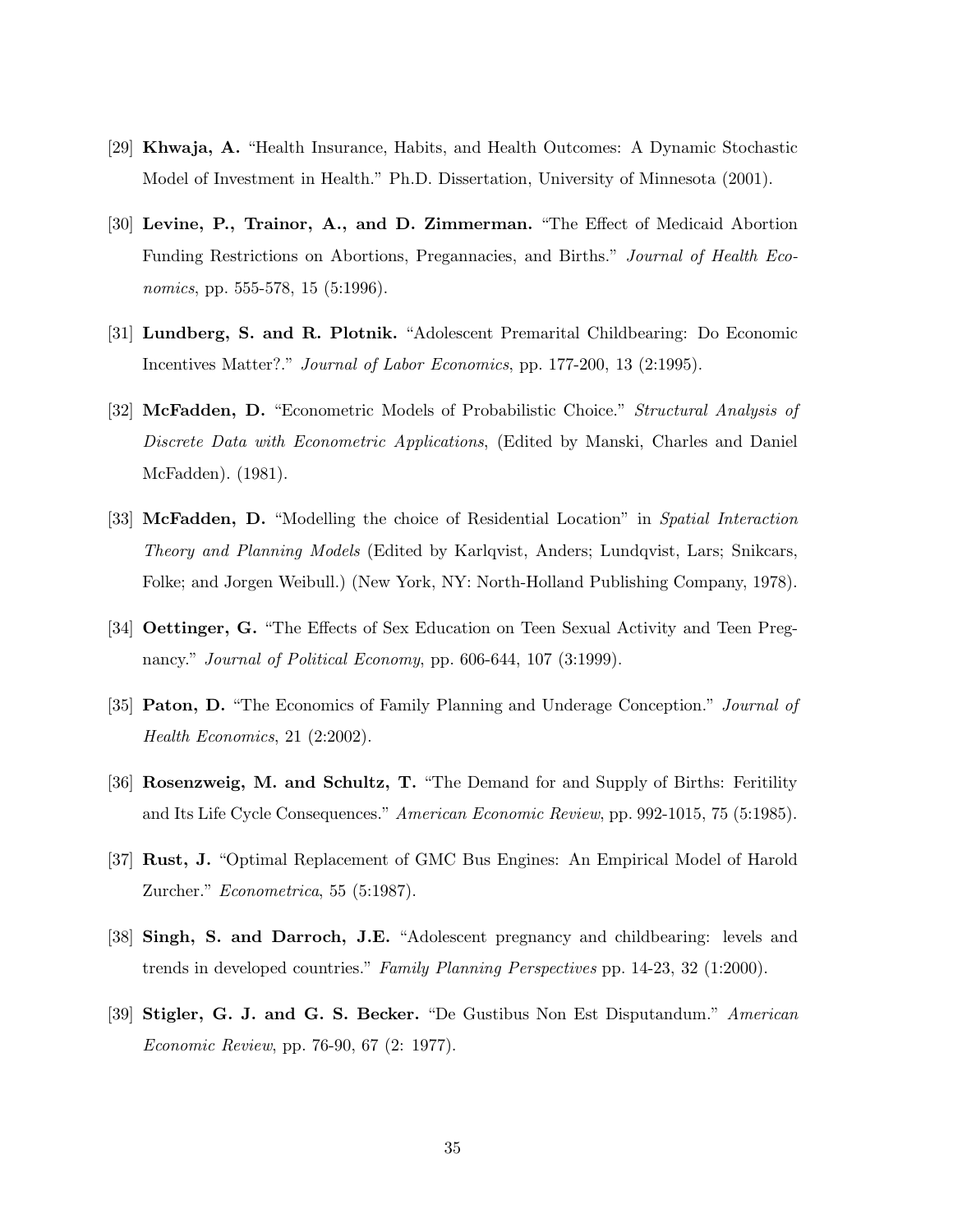- [40] The Alan Guttmacher Institute. "U.S. Teenage Pregnancy Statistics: Overall Trends, Trends by Race and Ethnicity, and State-by-State Information." New York, NY: The Alan Guttmacher Institute, 2004.
- [41] **Trussell, J.** "Contraceptive failure in the United States", *Contraception* pp. 89-96, 70  $(2004).$
- [42] van der Klaauw, W. "On the Use of Expectations Data in Estimating Dynamic Behavioral Models", working paper (2000).
- [43] Walker, J. "Pregnancy and Fertility Expectations: Estimates of Bounded Rationality and Unintended Births." working paper, 2003.
- [44] Widmer, E.D. "Influence of Older Siblings on Initiation of Sexual Intercourse", Journal of Marriage and the Family pp. 928-938, 59 (4:1997).
- [45] Zabin, L.S., Smith, E.A., Hirsch, M.B., and J.B. Hardy "Ages of Physical Maturation and First Intercourse in Black Teenage Males and Females", Demography pp. 595-605, 23 (4:1986).
- [46] Zelnik, M. and F.K. Shah "First Intercourse Among Young Americans", Family Planning Perspectives pp. 64-70, 15 (2:1983).

# Appendix

In this appendix we show the estimating equations and results for the transition parameters as well as the parameters of the terminal value function. In particular, we show results on whether or not one's mother works full-time, whether a divorce occurs, and whether the individual lives with his biological mother. This last measure is designed to capture whether the individual no longer lives at home without modeling every possible living arrangement. We assume that the state variables at time t depend only on the state variables at time  $t - 1$ :

$$
q(s_t|s_{t-1}) = q(s_t|s_{t-1}, s_{t-2}, \ldots)
$$

We assume that each follows a logit process subject to the following restrictions:

1. Divorce is an absorbing state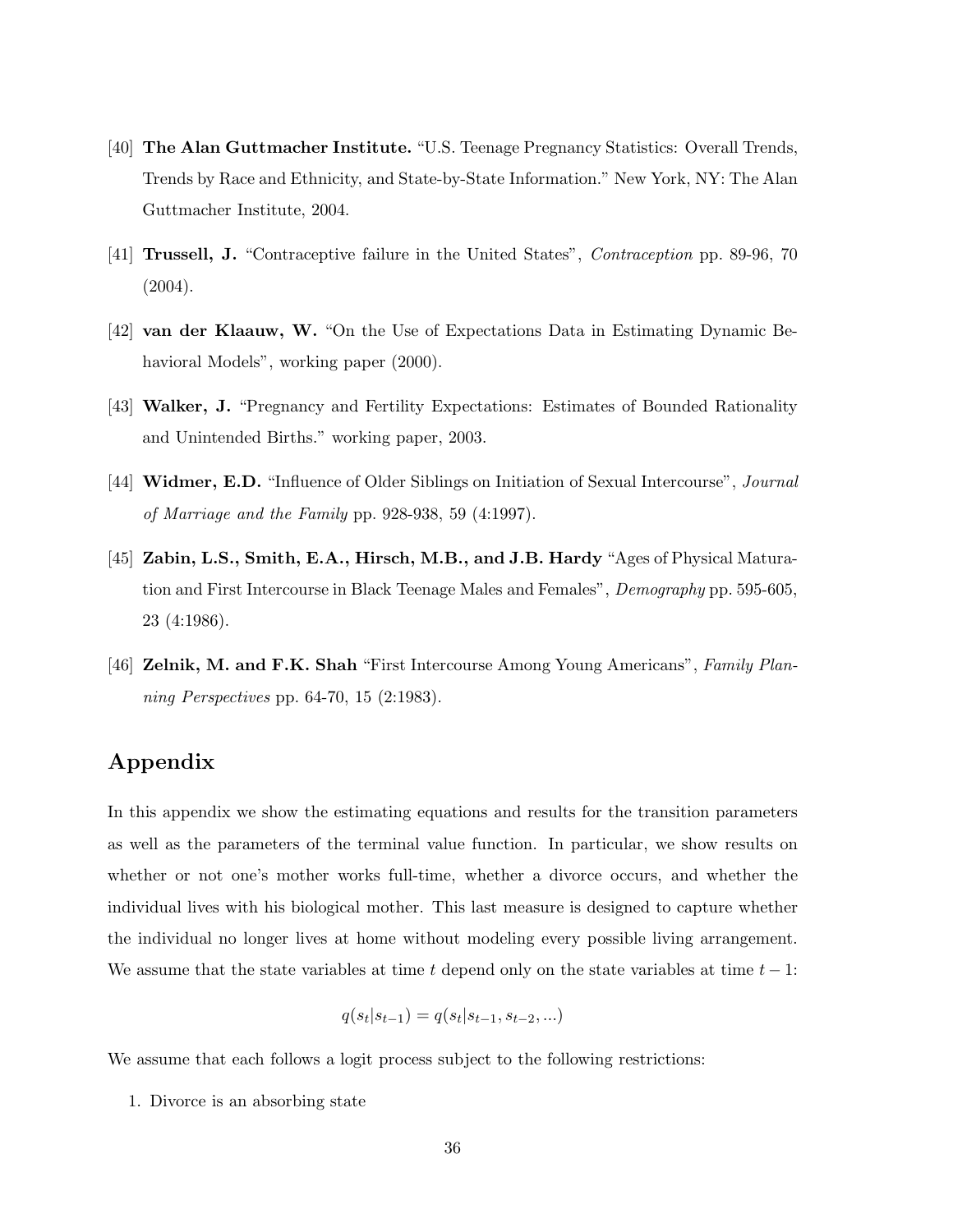#### 2. No longer living with one's biological mother is an absorbing state

Since we cannot distinguish between full-time and part-time work for the mother in the first wave, we estimate the transitions using outcomes from waves 3-5 with the corresponding lagged values coming from waves 2-4.

Table 12 presents the estimates of the transition parameters. The most significant predictor of one's mother working full-time at time  $t$  is whether one's mother worked full-time at time  $t-1$ . Living with both biological parents reduces the probability of the mother working, though this effect is less than one-tenth the size of the lagged mother working effect. The effect of a praying mother is also negative, but smaller and only marginally significant. The coefficients on age and black are small and insignificant.

The probability of the biological family remaining intact at time  $t$  falls if the mother worked at time  $t - 1$ . A mother who prayed regularly in 1997 increases the probability of the family remaining intact, while black families are significantly more likely to experience divorce. An intact family at time  $t - 1$  significantly lowers the probability an individual will leave home, as does begin black and having higher test scores. Not surprisingly, age has a strong positive effect on the probability of leaving home.

We specify the terminal value function for pregnancy flexibly in the hopes of accounting for heterogeneity in labor market returns and the costs a pregnancy imposes on those labor market returns. Note that embedded in this terminal value function is the fact that individuals can abort. Absent abortion, the human capital measures would likely take on an even greater role. We approximate a terminal value function using linear terms in race, mother's education, test scores, grades in 8th grade, and household income. We then put in squared terms and interactions for all non-dummy variables (test scores, grades, and household income). Results are reported in Table 13.